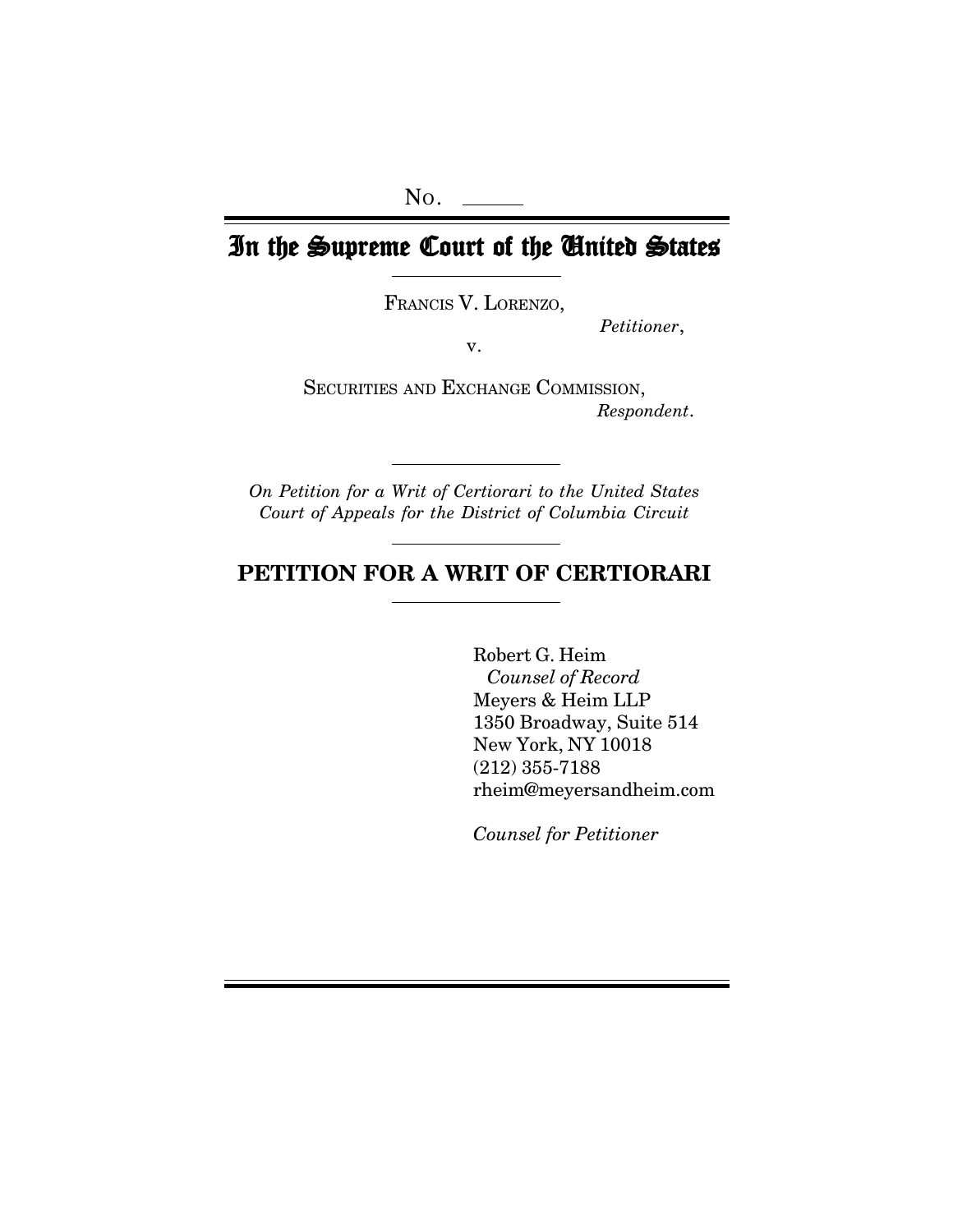#### **QUESTION PRESENTED**

The antifraud provisions of the federal securities laws prohibit two well-defined categories of misconduct. One category is the use of *fraudulent statements* in connection with the offer and sale of securities. The other category is employing *fraudulent schemes* in connection with the offer and sale of securities. In *Janus Capital Group, Inc. v. First Derivative Traders*, 564 U.S. 135 (2011), this Court considered the elements of a fraudulent statement claim and held that only the "maker" of a fraudulent statement may be held liable for that misstatement under Section 10(b) of the Securities Exchange Act of 1934 and SEC Rule 10b-5(b).

The question presented is whether a misstatement claim that does not meet the elements set forth in *Janus* can be repackaged and pursued as a fraudulent scheme claim. The Circuits have split 3-2 on this question. The Second, Eighth and Ninth Circuits have held that a misstatement alone cannot be the basis of a fraudulent scheme claim, while the DC Circuit and the Eleventh Circuit have held that a misstatement standing alone can be the basis of a fraudulent scheme claim.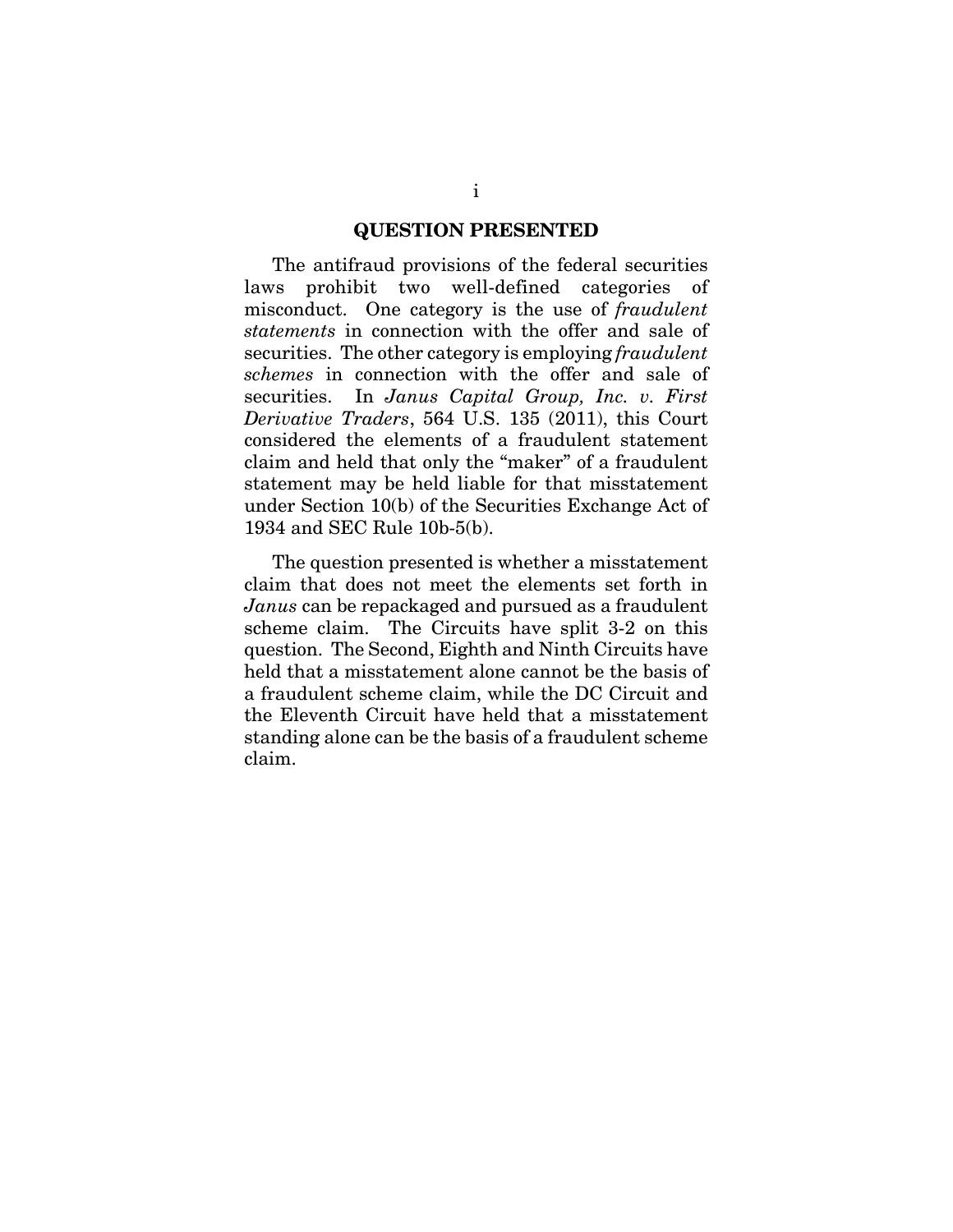# **PARTIES TO THE PROCEEDING**

All parties to the proceeding are named in the caption.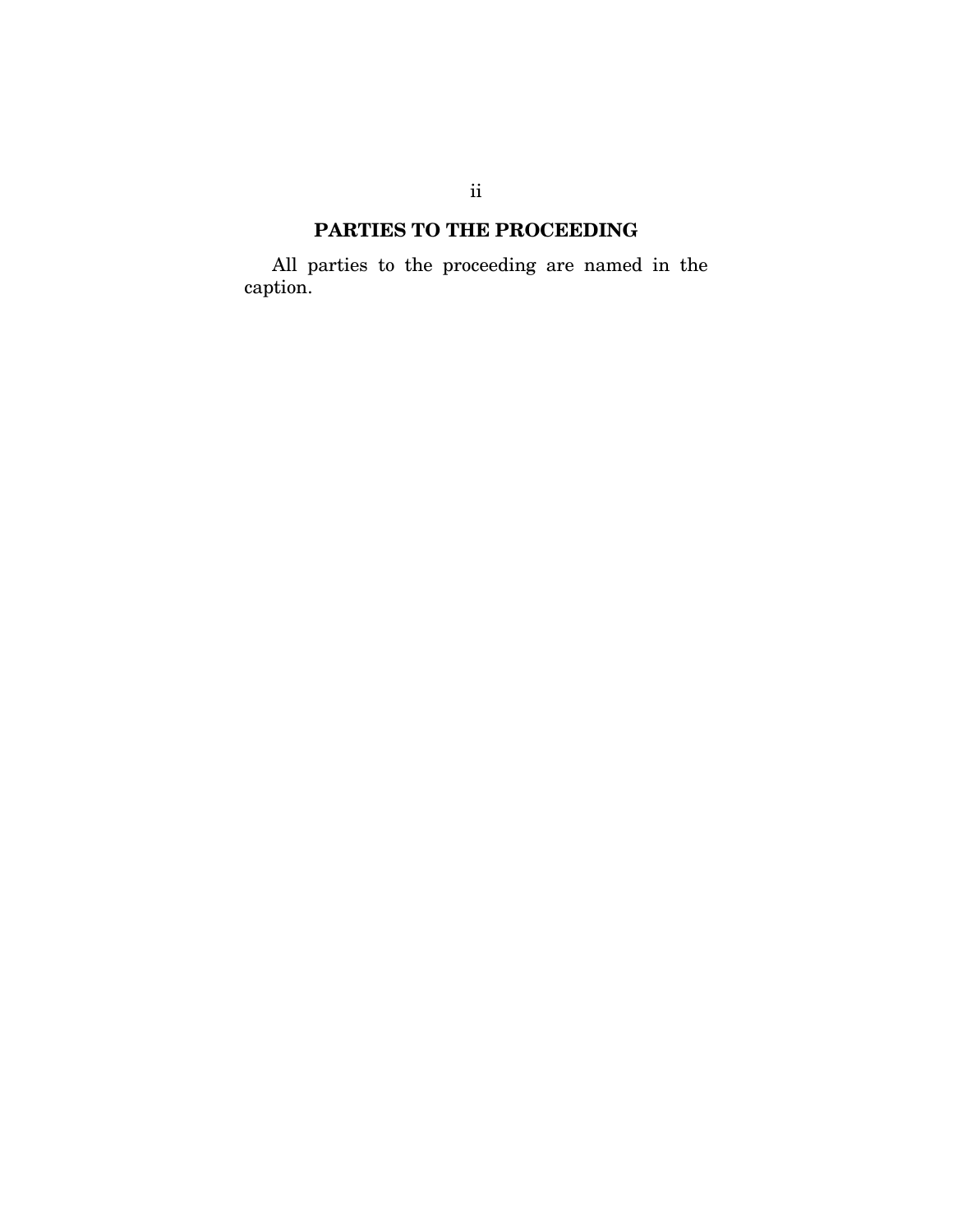# **TABLE OF CONTENTS**

| PARTIES TO THE PROCEEDING  ii                                                                                                                   |
|-------------------------------------------------------------------------------------------------------------------------------------------------|
| TABLE OF AUTHORITIES  vi                                                                                                                        |
| PETITION FOR A WRIT OF CERTIORARI<br>$\mathbf{1}$                                                                                               |
| OPINIONS BELOW<br>1                                                                                                                             |
|                                                                                                                                                 |
| STATUTORY AND REGULATORY PROVISIONS                                                                                                             |
|                                                                                                                                                 |
| REASONS TO GRANT THE PETITION  13                                                                                                               |
| A. There is a Split Among the Courts of Appeals On<br>Whether Inadequate Claims for Misstatements<br>Can be Repackaged as Claims for Fraudulent |
| 1. The <i>Janus</i> Decision Sets Forth a Clear<br>Bright Line Test for Misstatement Liability<br>Under the Federal Securities Laws  15         |
| 2. The Majority View is that Inadequate False<br>Statement Claims Cannot be Repackaged as<br>Fraudulent Scheme Claims  17                       |
| The Minority View is that False Statements<br>3.<br>Standing Alone Can Be the Basis for<br>Fraudulent Scheme Claims  20                         |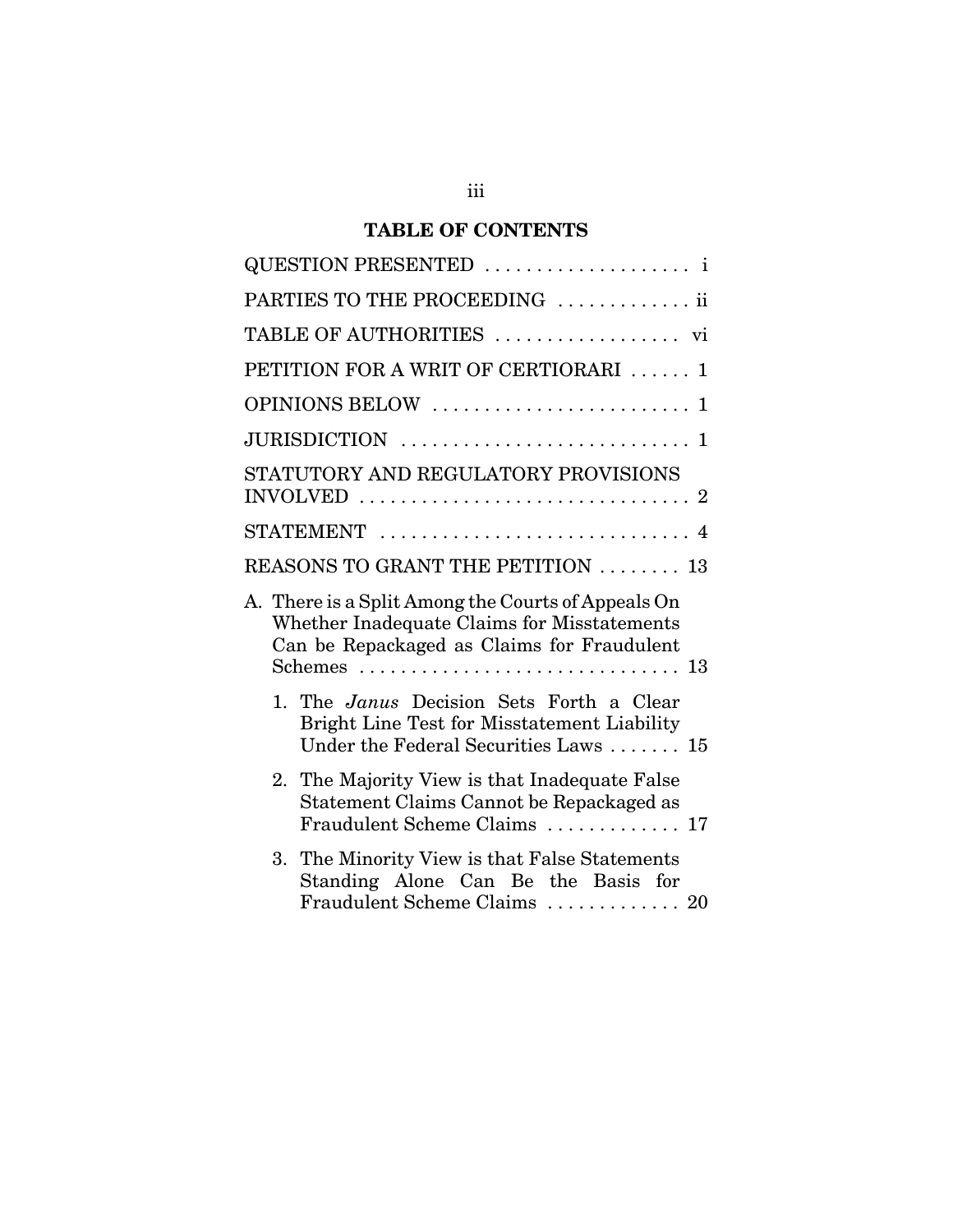|  | B. This Case Presents an Ideal Vehicle For<br>Resolving A Recurring Legal Issue of<br>Unquestionable Importance to the Fair and<br>Uniform Enforcement of the Federal Securities                                                  |  |
|--|-----------------------------------------------------------------------------------------------------------------------------------------------------------------------------------------------------------------------------------|--|
|  | C. The DC Circuit's Decision is Wrong  23                                                                                                                                                                                         |  |
|  | 1. Mere Misstatements Standing Alone Cannot<br>Be The Basis of Fraudulent Scheme Claims<br>Under the Federal Securities Laws  24                                                                                                  |  |
|  | 2. The DC Circuit's Decision Erases the<br>Distinction between Primary and Secondary<br>Liability Under the Federal Securities Laws<br>and Greatly Expands the Number of<br>Defendants Who Qualify as Primary                     |  |
|  | 3. The DC Circuit's Holding Eviscerates this<br>Court's Bright Line Holding in Janus by<br>Permitting Plaintiffs To Repackage<br>Misstatement Claims That Do Not Meet the<br>Janus Requirements as Fraudulent Scheme<br>Clams  28 |  |
|  | 4. The DC Circuit Erroneously Held that<br>Lorenzo's Ministerial Acts in Forwarding An<br>Email to Two People Provided a Basis for<br>Fraudulent Scheme Liability  30                                                             |  |
|  |                                                                                                                                                                                                                                   |  |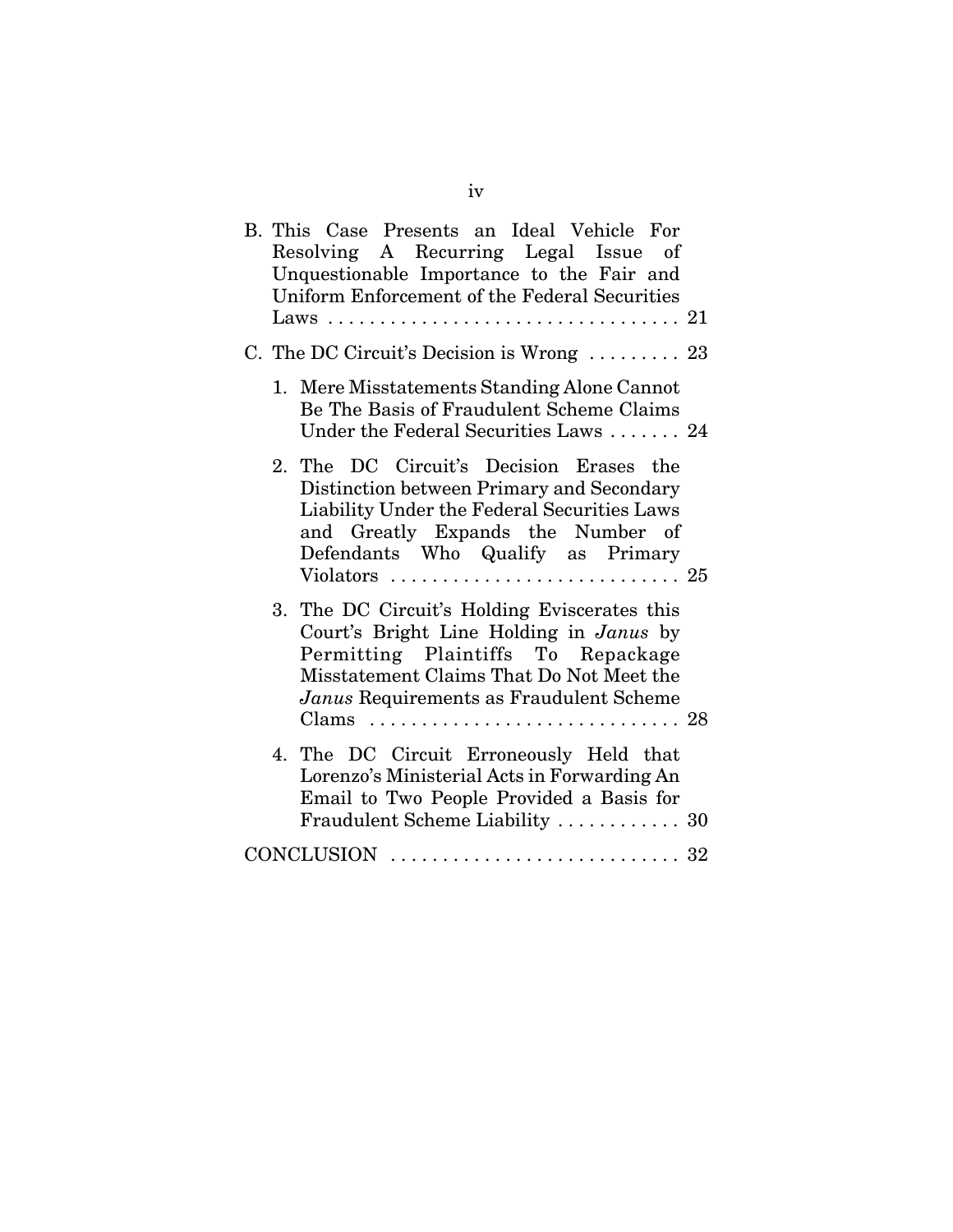# APPENDIX

| Appendix A Opinion and Dissenting Opinion of the<br>United States Court of Appeals for the<br>District of Columbia Circuit<br>(September 29, 2017) $\dots \dots \dots$ . App. 1 |  |  |  |  |
|---------------------------------------------------------------------------------------------------------------------------------------------------------------------------------|--|--|--|--|
| Appendix B Opinion and Order Sustaining<br>Disciplinary Action of the Securities<br>and Exchange Commission<br>(April 29, 2015) $\ldots \ldots \ldots \ldots$ App. 51           |  |  |  |  |
| Appendix C Initial Decision of the Securities and<br><b>Exchange Commission</b><br>(December 31, 2013) $\ldots \ldots \ldots$ App. 98                                           |  |  |  |  |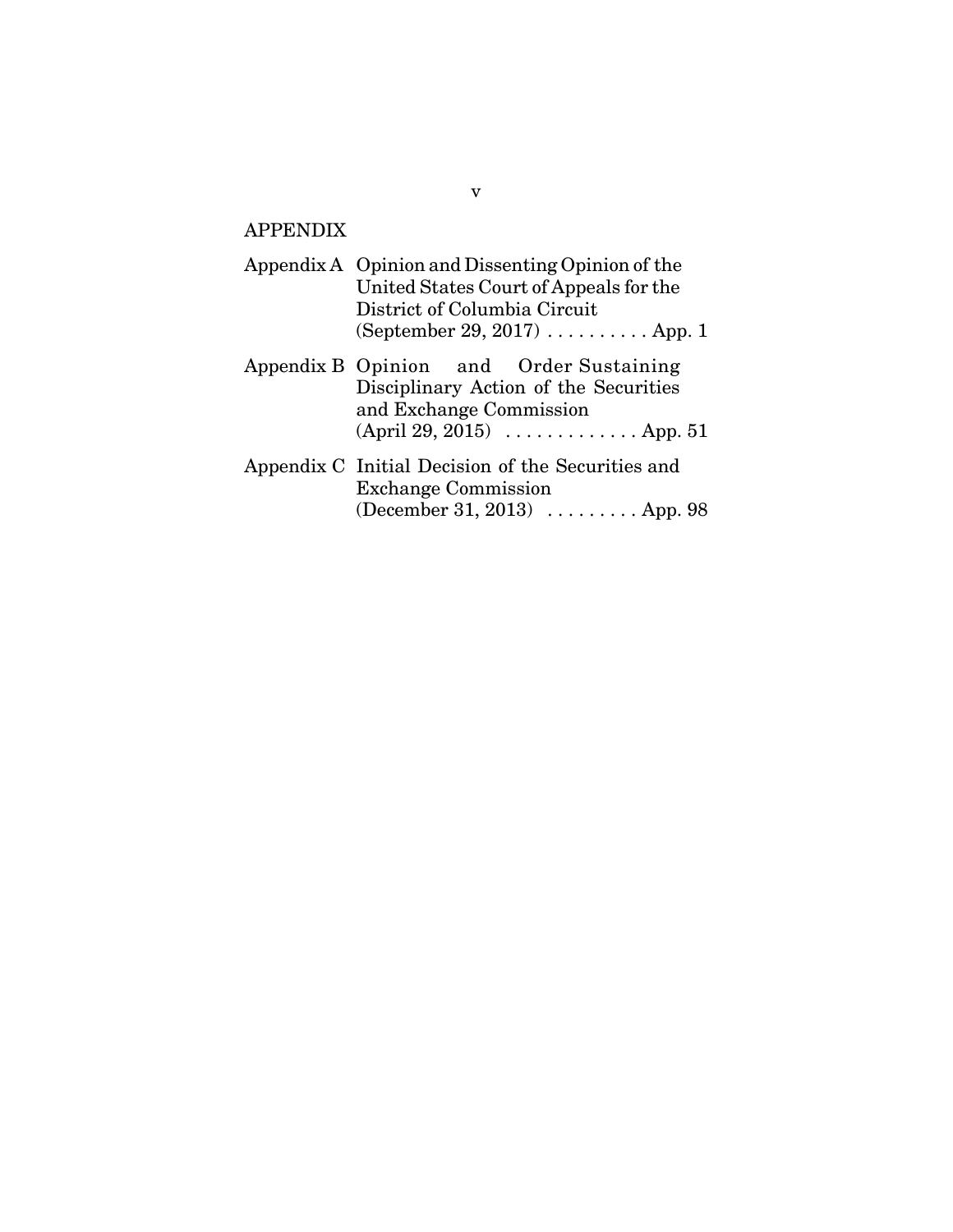# **TABLE OF AUTHORITIES**

# **CASES**

| Amgen Inc. v. Connecticut Retirement Plans and                                                                                               |
|----------------------------------------------------------------------------------------------------------------------------------------------|
| Central Bank of Denver, N.A. v. First Interstate<br>Bank of Denver, N.A.,<br>511 U.S. 164 (1994) $\ldots \ldots \ldots \ldots \ldots$ passim |
| Desai v. Deutsche Bank Sec., Ltd.,<br>573 F.3d 931 (9th Cir. 2009)  5, 18, 19, 24                                                            |
| Flannery v. SEC,                                                                                                                             |
| Global Crossing Ltd. Sec. Litig.,<br>322 F. Supp. 2d 319 (S.D.N.Y. 2004) 26                                                                  |
| Janus Capital Group, Inc. v. First Derivative<br>$T raders$ , 564 U.S. 135 (2011) $\ldots \ldots \ldots$ passim                              |
| Lautenberg Found. v. Madoff,<br>2009 WL 2928913 (D.N.J. Sept. 9, 2009)  22                                                                   |
| Lentell v. Merrill Lynch & Co.,<br>396 F. 3d 161 (2d Cir. 2005) $\ldots$ 17, 29, 31                                                          |
| In re DVI, Inc. Sec. Litig.,                                                                                                                 |
| In re Lernout & Hauspie Sec. Litig.,<br>230 F. Supp. 2d 152 (D. Mass. 2002) 27                                                               |
| In re Nat'l Century Fin. Enters., Inc. Inv. Litig.,<br>2006 WL 469468 (S.D.Ohio Feb. 27, 2006)  19                                           |
| In re Parmalat Sec. Litig.,<br>376 F. Supp. 2d 472 (S.D.N.Y 2005)  29                                                                        |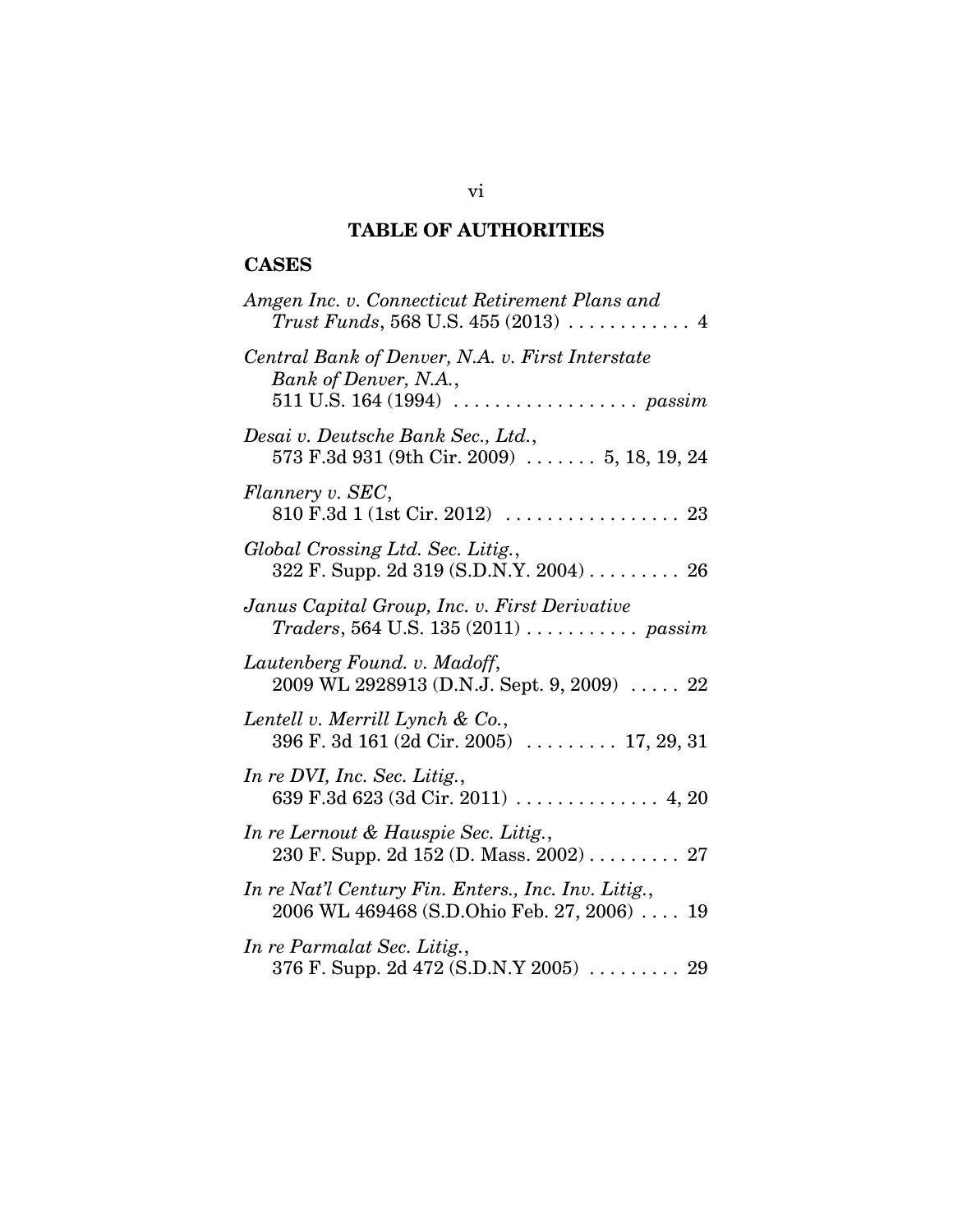| In the Matter of John P. Flannery and James D.<br>Hopkins (Exchange Act Release No. 73840,<br>$2014$ WL 7145625 (Dec. 15, 2014)  23 |
|-------------------------------------------------------------------------------------------------------------------------------------|
| Public Pension Fund Group v. KV Pharmaceutical Co.,<br>679 F.3d 972 (8th Cir. 2012)  19, 20                                         |
| Santa Fe Industries, Inc. v. Green,                                                                                                 |
| SEC v. Benger,<br>931 F. Supp. 2d 904 (N.D. Ill. 2013)  22, 30                                                                      |
| SEC v. Big Apple Consulting USA, Inc.,<br>783 F.3d 786 (11th Cir. 2015)  20                                                         |
| SEC v. Familant,<br>910 F. Supp. 2d 83 (D.D.C. 2012)  23                                                                            |
| SEC v. KPMG LLP,<br>412 F.Supp.2d 349 (S.D.N.Y. 2006) 30, 31                                                                        |
| SEC v. Kelly,<br>817 F. Supp. 2d 340 (S.D.N.Y. 2011) 16, 17, 29, 31                                                                 |
| SEC v. Lucent Techs.,                                                                                                               |
| SEC v. Monterosso,<br>756 F.3d 1326 (11th Cir. 2014) $\ldots \ldots \ldots \ldots$ 20                                               |
| SEC v. Perry,<br>2012 WL 1959566 (C.D. Cal. May 31, 2012) 16                                                                        |
| SEC v. PIMCO Advisors Fund Mgmt. LLC,<br>341 F.Supp.2d 454 (S.D.N.Y. $2004$ ) 31                                                    |
| SEC v. Pentagon Capital Management PLC,                                                                                             |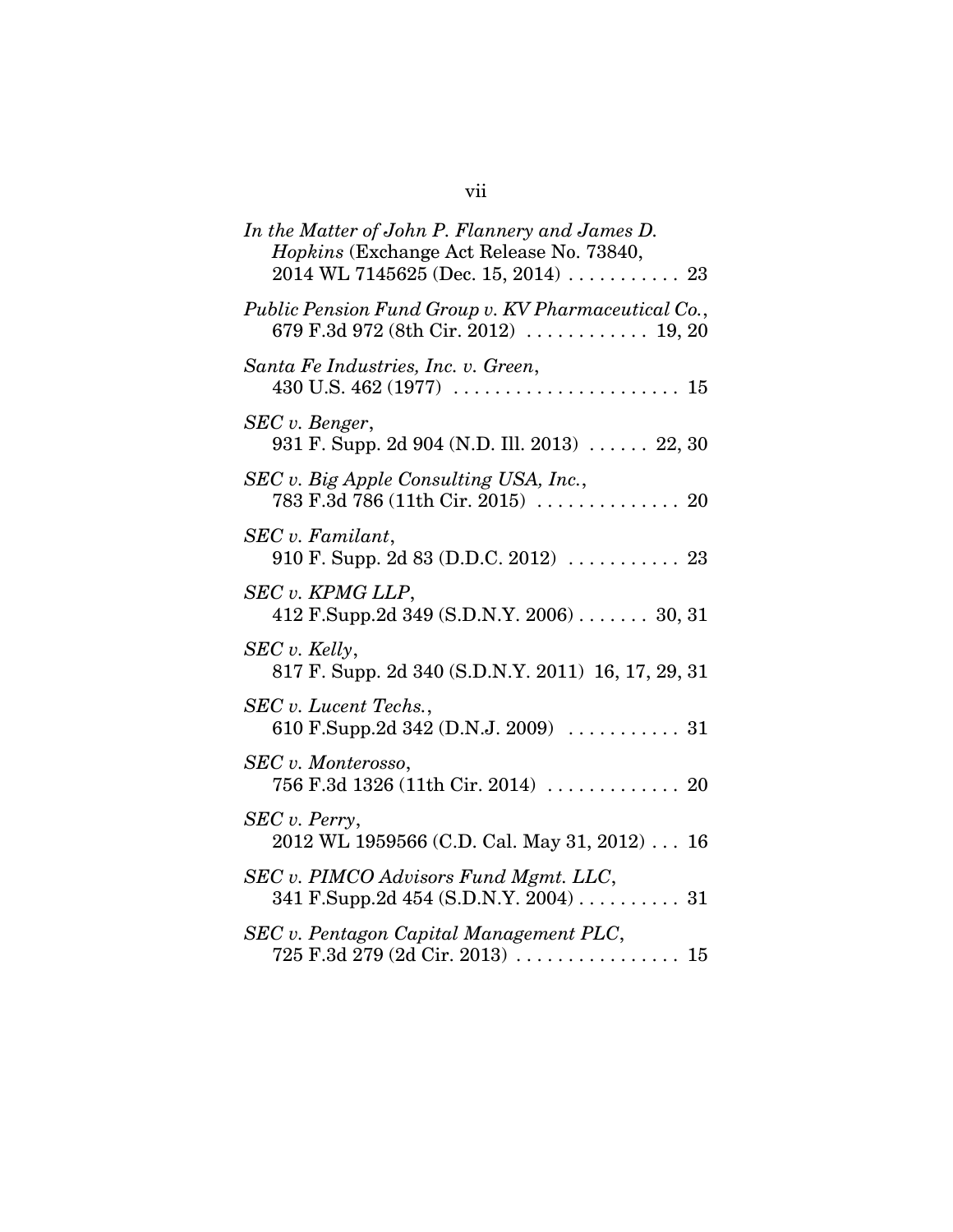|  | Stoneridge Investment Partners, LLC v. Scientific-           |  |  |
|--|--------------------------------------------------------------|--|--|
|  | Atlanta, Inc., 552 U.S. 148 (2008) $\ldots \ldots \ldots$ 27 |  |  |

| WPP Luxembourg Gamma Three Sarl v. Spot |  |
|-----------------------------------------|--|
| Runner, Inc.,                           |  |
| 655 F.3d 1039 (9th Cir. 2011)  18, 19   |  |

# **STATUTES AND REGULATIONS**

# viii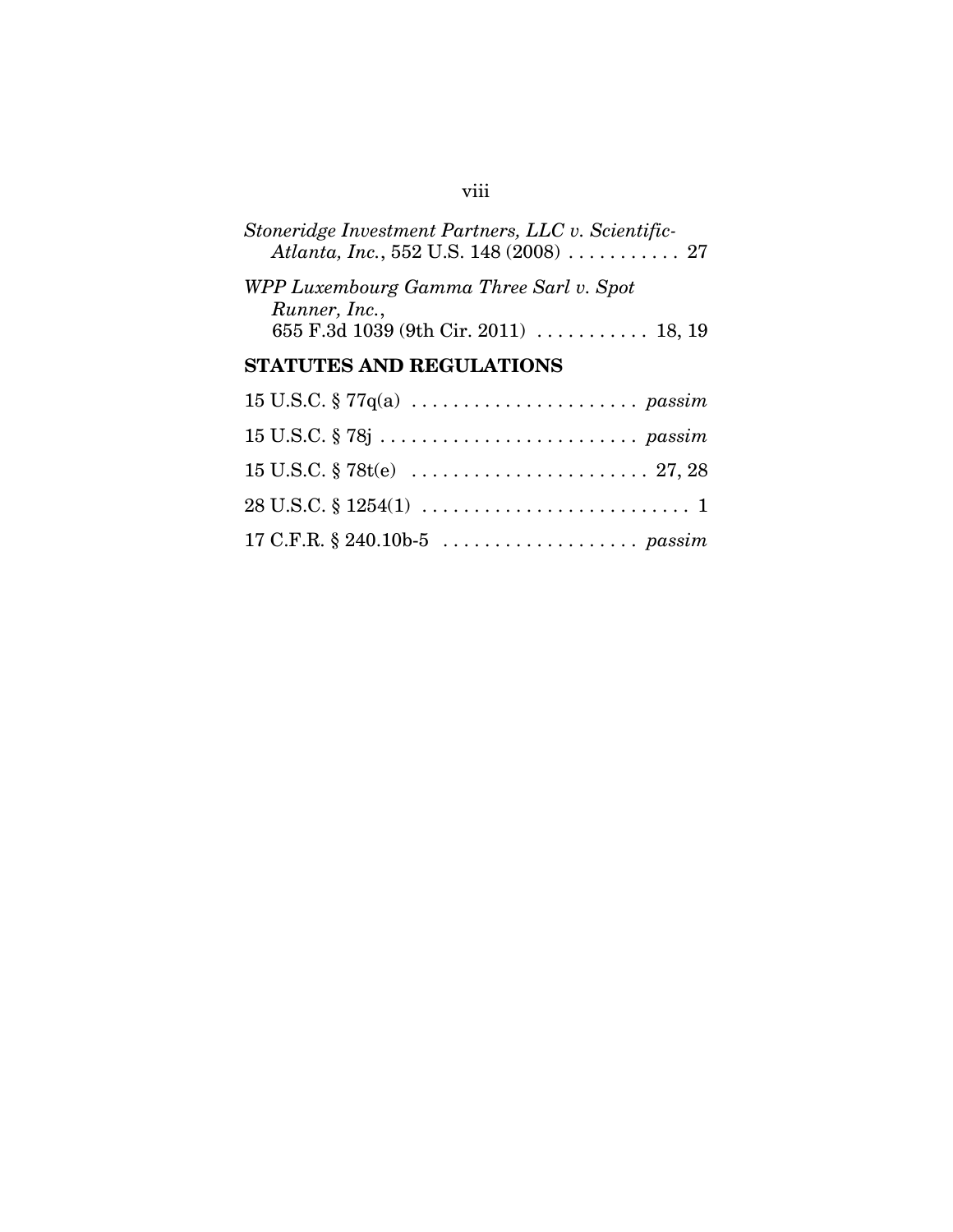#### **PETITION FOR A WRIT OF CERTIORARI**

Petitioner Francis V. Lorenzo respectfully petitions for a writ of certiorari to review the judgment of the United States Court of Appeals for the District of Columbia Circuit.

#### **OPINIONS BELOW**

The DC Circuit's opinion and Judge Kavanaugh's dissent (Pet. App. 1-50) are reported at 872 F.3d 578 (DC Cir. 2017). The opinion and order of the Securities and Exchange Commission ("SEC") (Pet. App. 51-95) are available at Exchange Act Release No. 74836, 111 S.E.C. Docket 1761 (2015 WL 1927763). The relevant initial decision of the SEC administrative law judge (Pet. App. 96-121) is available at 107 S.E.C. Docket 5934 (SEC Initial Decision Release No. 544, 2013 WL 6858820).

#### **JURISDICTION**

The judgment of the Court of Appeals was entered on September 15, 2017. (Pet. App. 1-50). On December 19, 2017, Chief Justice Roberts granted the Petitioner's request to extend the time to file this writ of certiorari to and including January 26, 2018. This Court has jurisdiction under 28 U.S.C. § 1254(1).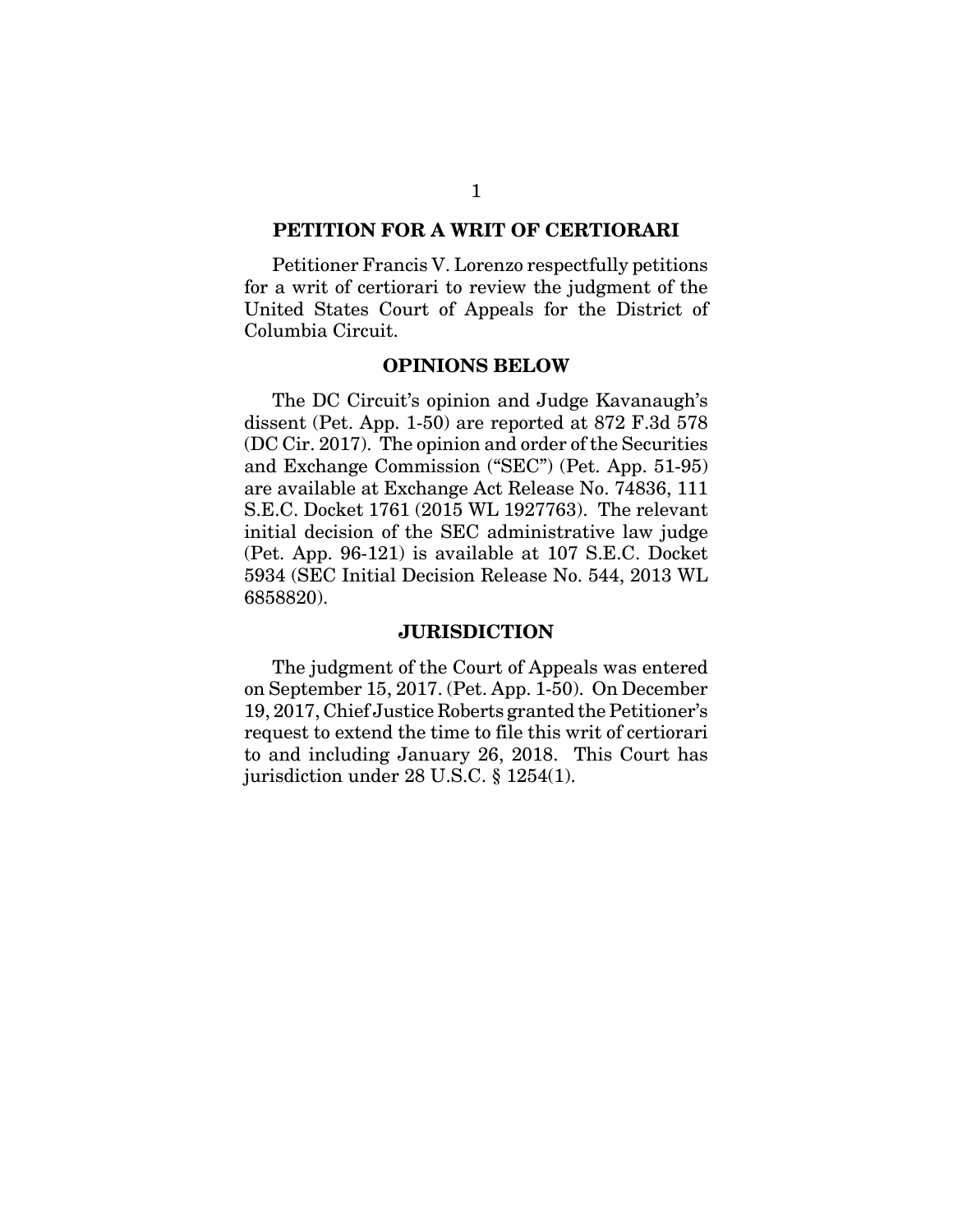### **STATUTORY AND REGULATORY PROVISIONS INVOLVED**

**Section 17(a) of the Securities Act of 1933, 15 U.S.C. § 77q(a)**

Fraudulent interstate transactions

(a) USE OF INTERSTATE COMMERCE FOR PURPOSE OF FRAUD OR DECEIT It shall be unlawful for any person in the offer or sale of any securities (including security-based swaps) or any security-based swap agreement (as defined in section  $78c(a)(78)$  [1] of this title) by the use of any means or instruments of transportation or communication in interstate commerce or by use of the mails, directly or indirectly—

(1) to employ any device, scheme, or artifice to defraud, or

(2) to obtain money or property by means of any untrue statement of a material fact or any omission to state a material fact necessary in order to make the statements made, in light of the circumstances under which they were made, not misleading; or

(3) to engage in any transaction, practice, or course of business which operates or would operate as a fraud or deceit upon the purchaser.

### **Section 10(b) of the Securities Exchange Act of 1934, 15 U.S.C. § 78j**

Manipulative and deceptive devices

It shall be unlawful for any person, directly or indirectly, by the use of any means or instrumentality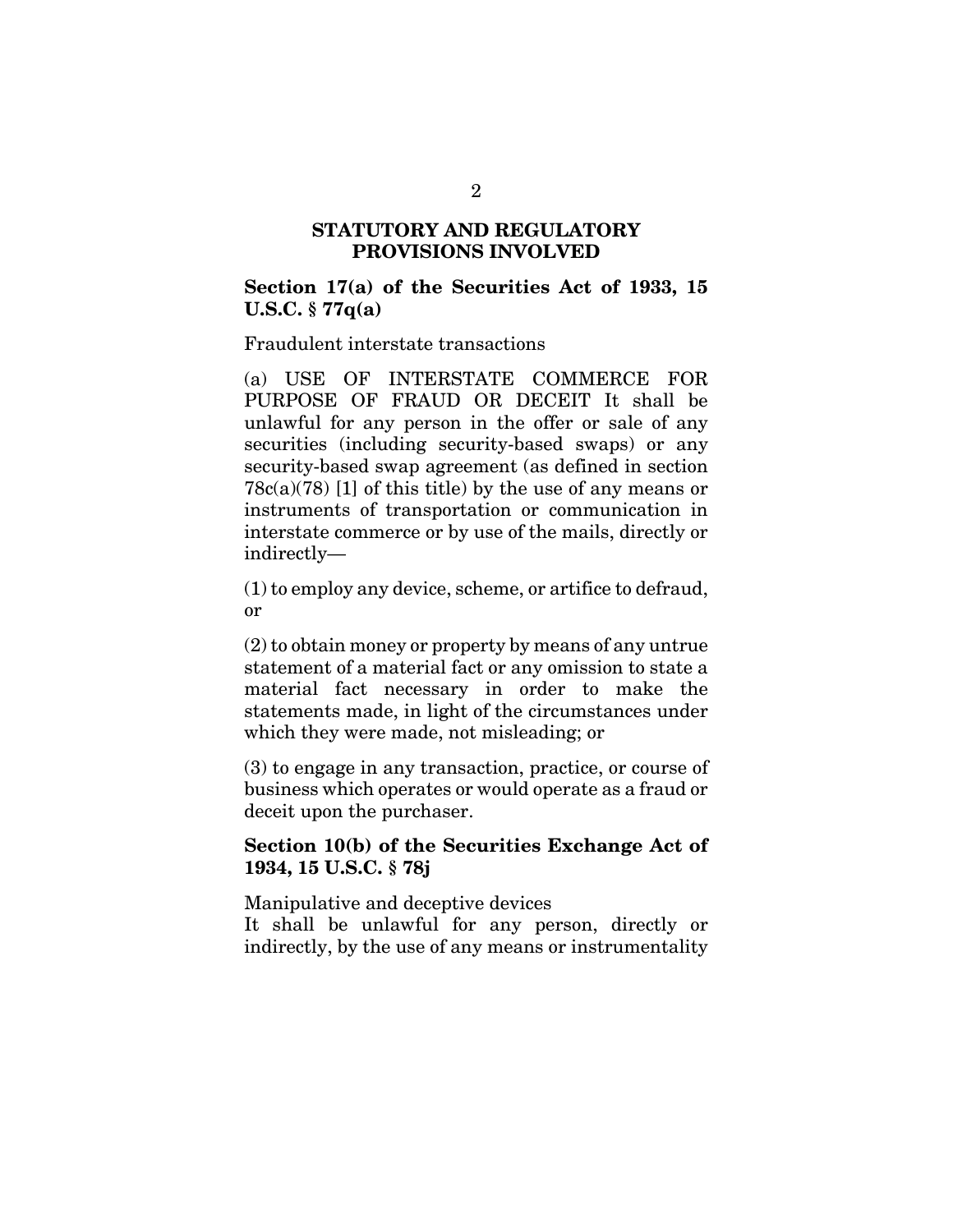of interstate commerce or of the mails, or of any facility of any national securities exchange—

 (b) To use or employ, in connection with the purchase or sale of any security registered on a national securities exchange or any security not so registered, or any securities-based swap agreement any manipulative or deceptive device or contrivance in contravention of such rules and regulations as the Commission may prescribe as necessary or appropriate in the public interest or for the protection of investors.

### **SEC Rule 10b-5, 17 CFR 240.10b-5**

Employment of manipulative and deceptive devices. It shall be unlawful for any person, directly or indirectly, by the use of any means or instrumentality of interstate commerce, or of the mails or of any facility of any national securities exchange,

(a) To employ any device, scheme, or artifice to defraud,

(b) To make any untrue statement of a material fact or to omit to state a material fact necessary in order to make the statements made, in the light of the circumstances under which they were made, not misleading, or

(c) To engage in any act, practice, or course of business which operates or would operate as a fraud or deceit upon any person,

in connection with the purchase or sale of any security.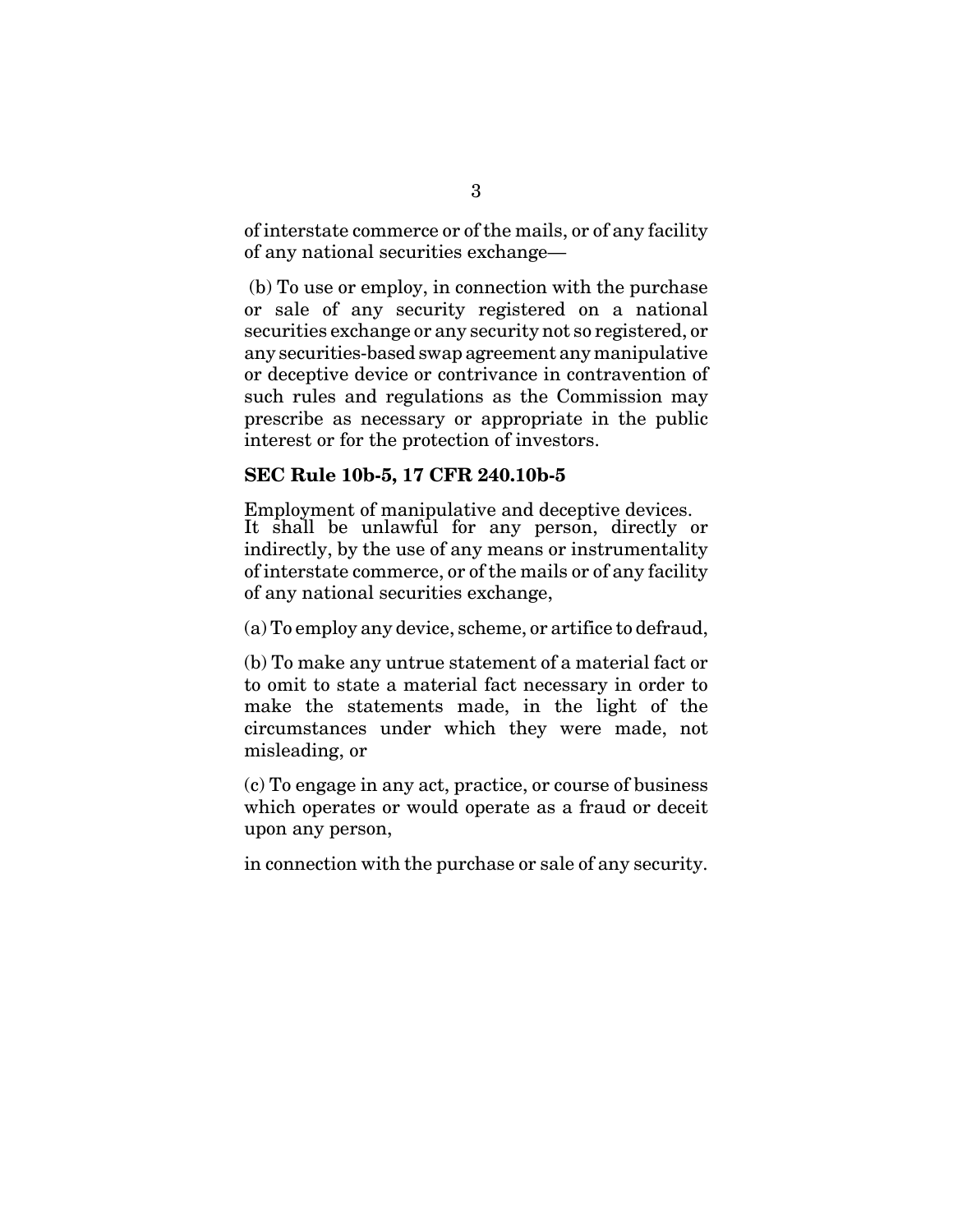#### **STATEMENT**

1. The antifraud provisions of the federal securities laws prohibit two well-defined categories of misconduct in connection with the offer and sale of securities. One category is the use of *fraudulent statements* in connection with the offer and sale of securities; the other category is employing *fraudulent schemes*. With regard to fraudulent statements, Section 17(a)(2) of the Securities Act of 1933 (the "Securities Act") establishes liability for misstatements and proscribes obtaining money or property by means of any untrue statement or omission of a material fact. Likewise, Section 10(b) of the Securities and Exchange Act of 1934 (the "Exchange Act") and SEC Rule 10b-5(b) thereunder prohibit making any "untrue statement of a material fact. . ."

With regard to *fraudulent schemes*, Section 17(a)(1) of the Securities Act prohibits anyone from employing any "device, scheme, or artifice to defraud" in the offer or sale of securities. Likewise, Section 10(b) of the Exchange Act and SEC Rule 10b-5(a) prohibit anyone from employing "any device, scheme, or artifice to defraud" in connection with the purchase or sale of securities and Rule 10b-5(c) prohibits anyone from engaging in "any act, practice, or course of business which operates or would operate as a fraud or deceit upon any person. . ." in connection with the purchase or sale of securities. Claims brought under Rules 10b-5(a) and (c) are generally referred to as "scheme liability" claims. *See, e.g., In re DVI, Inc. Sec. Litig*., 639 F.3d 623, 643 n.29 (3d Cir. 2011), *abrogated on other grounds by Amgen Inc. v. Connecticut Retirement Plans and Trust Funds*, 568 U.S. 455 (2013)("We refer to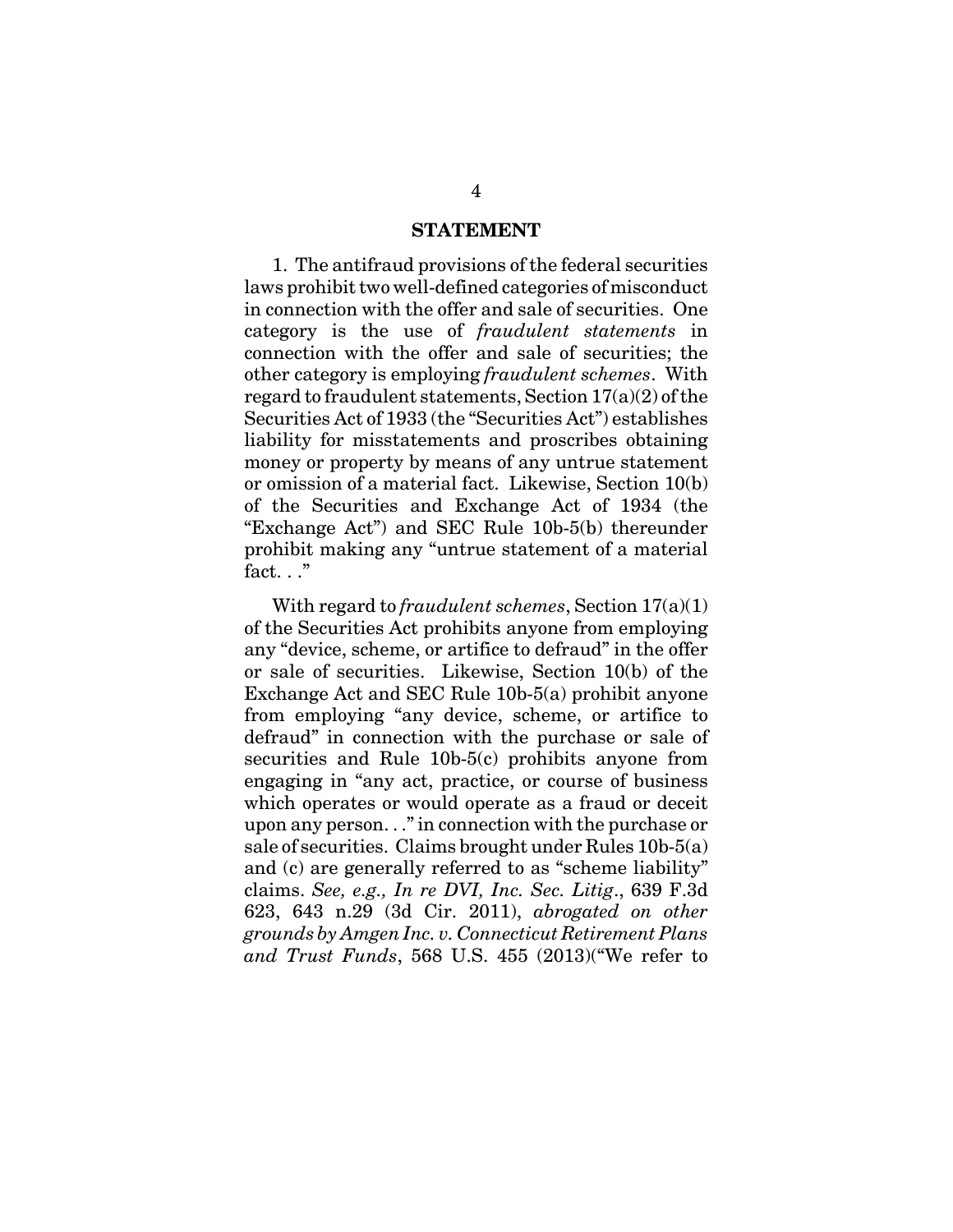claims under Rule 10b-5(a) and (c) as 'scheme liability claims', because they make deceptive conduct actionable, as opposed to Rule 10b-5(b), which relates to deceptive statements.")

The DC Circuit's opinion in this matter "creates a circuit split<sup>1</sup> by holding that mere misstatements, standing alone, may constitute the basis for so-called scheme liability under the securities laws – that is, willful participation in a scheme to defraud – even if the defendant did not make the misstatements." (Kavanaugh, J., dissenting) (Pet. App. 46). However, claims for fraudulent statements are distinct from claims for fraudulent schemes. *Desai v. Deutsche Bank Sec., Ltd.*, 573 F.3d 931, 939 (9th Cir. 2009). In fact, this Court in *Janus Capital Group, Inc. v. First Derivative Traders*, 564 U.S. 135 (2011) carefully set forth the elements that a plaintiff must establish to prove a fraudulent statement claim under the federal securities laws. The DC Circuit's decision below allows the SEC and private plaintiffs to sidestep *Janus*' carefully drawn out elements of a fraudulent statement claim merely by relabeling the claim -- with nothing more -- as a fraudulent scheme claim.

The DC Circuit's decision also erases the important distinction between primary and secondary violators of the securities laws and opens up large numbers of defendants who are secondary actors at best to claims for securities fraud – claims that would otherwise be barred in private litigation under the holding of *Central*

<sup>&</sup>lt;sup>1</sup> Judge Kavanaugh's dissenting opinion did not discuss the two Eleventh Circuit cases referenced *infra* at 20 that are in agreement with the DC Circuit, which results in a 3-2 circuit split.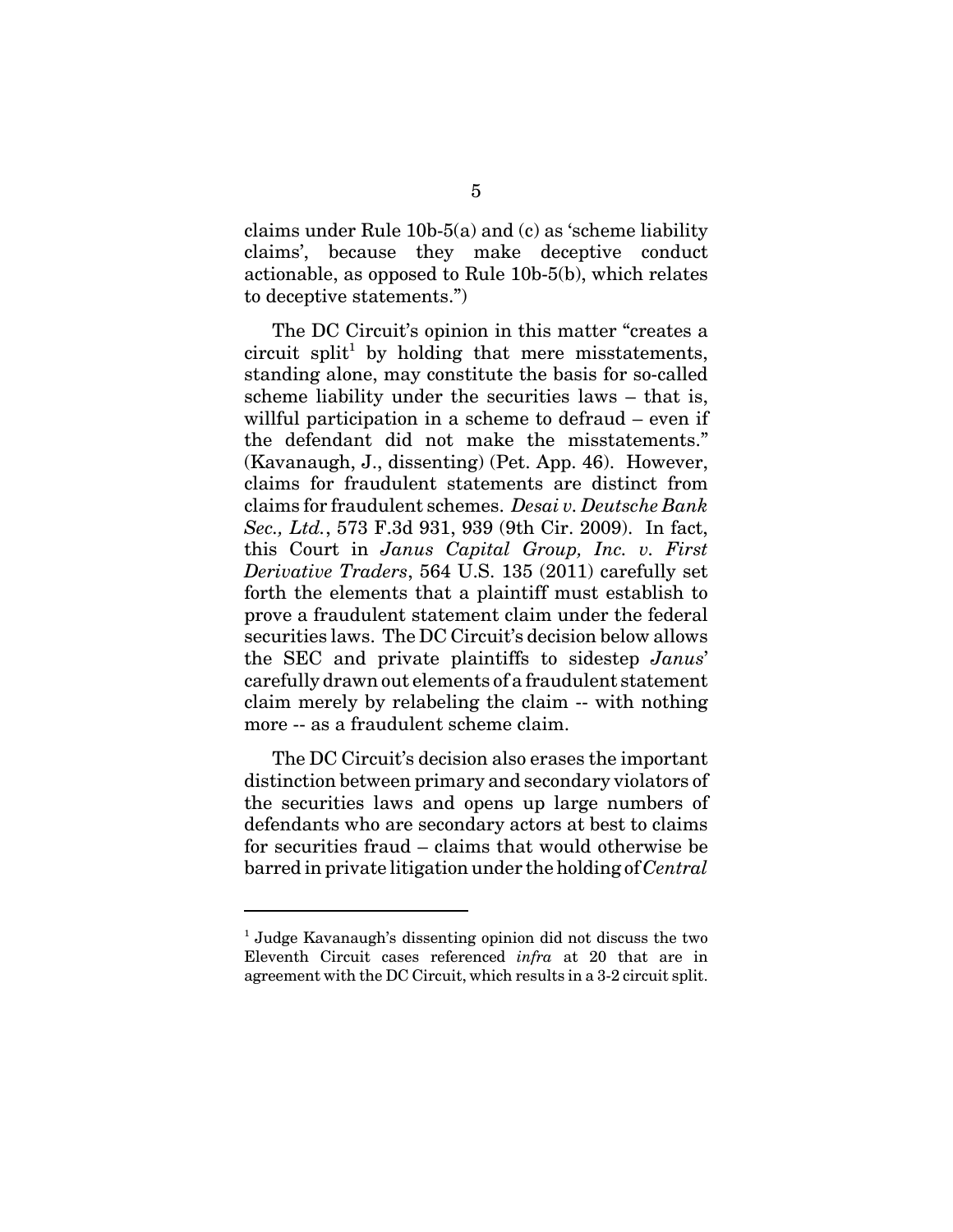*Bank of Denver, N.A. v. First Interstate Bank of Denver, N.A.*, 511 U.S. 164, 191 (1994), which eliminated aiding and abetting liability in private securities fraud litigation.

The DC Circuit's decision raises legal questions of national importance both for the SEC's enforcement program and for private securities litigation, including federal securities class actions. The question presented in this petition is critical to the fair and uniform enforcement of the federal securities laws and this case squarely presents the issue that has divided the circuits.

This case merits the Court's review and the Court should resolve the circuit split.

2. In February 2009, Francis V. Lorenzo ("Lorenzo") became the director of investment banking at Charles Vista, LLC ("Charles Vista"). (Pet. App. 3). Charles Vista was a broker-dealer registered with the SEC and owned by Gregg Lorenzo, who is no relation to Francis Lorenzo. (*Ibid.*) One of Charles Vista's clients was Waste2Energy Holdings, Inc. ("W2E"). W2E represented to Charles Vista and to the public that it had developed a valuable "gasification" technology that could generate electricity by converting solid waste into gas. (*Ibid.*) W2E was a public company with various SEC filings publicly available that described its operations and financial condition in detail. (Pet. App 4).

In September 2009, W2E conducted a private offering of \$15 million in convertible debentures to select investors. (Pet. App. 3). Debentures are "debt secured only by the debtor's earning power, not by a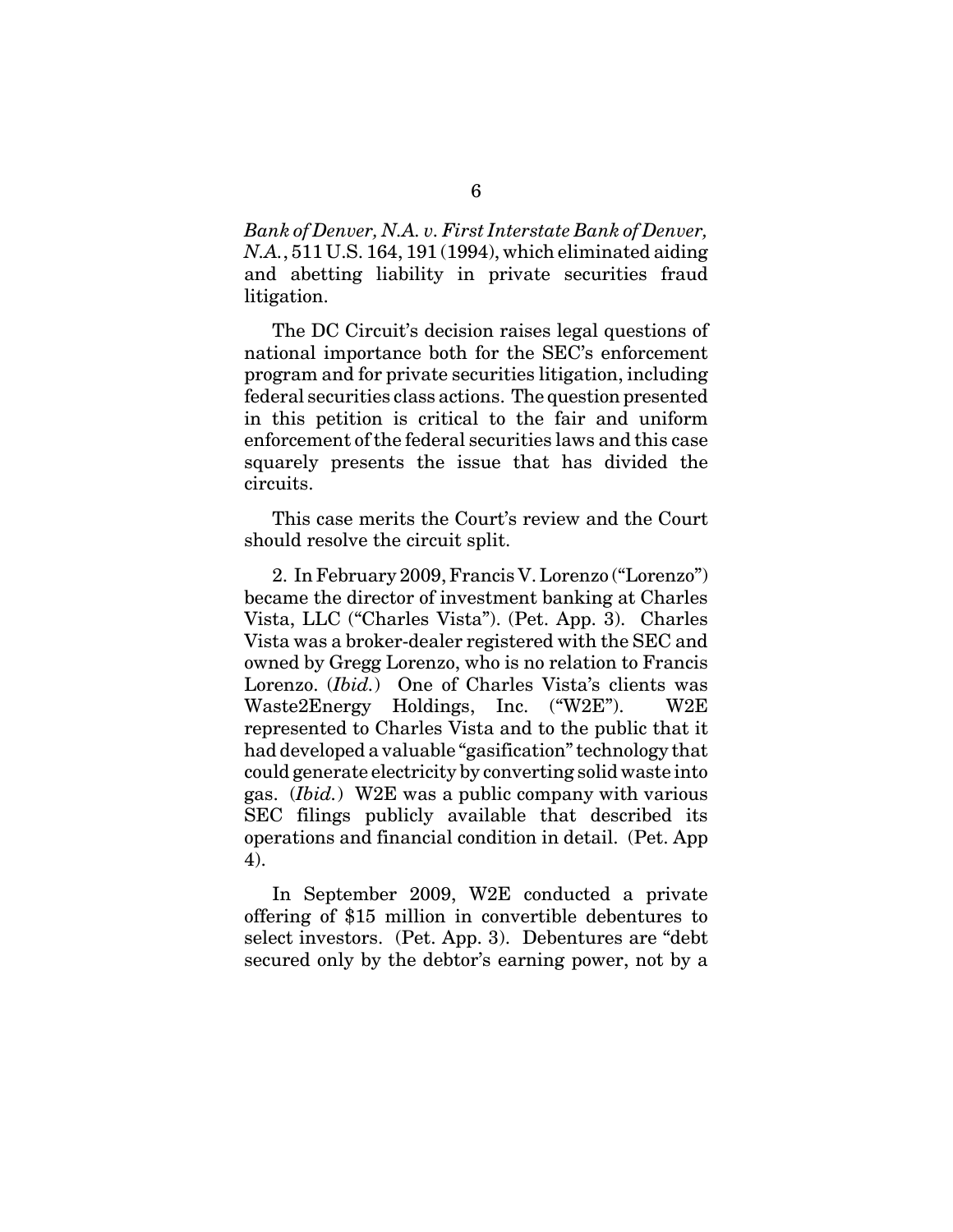lien on any specific asset." BLACK'S LAW DICTIONARY 486 (10th ed. 2014). Charles Vista served as the exclusive placement agent for W2E's debenture offering. (Pet. App. 3-4).

In its most recent SEC filing at the time, the June 3, 2009 Form 8-K (which is used to notify investors of certain specified material events), W2E stated that its intangible assets, including its gasification technology, were worth just over \$10 million as of the end of 2008. (Pet. App. 4). On September 9, 2009, W2E prepared a private offering memorandum for potential investors that described the offering, the debentures and W2E's financial condition. (*Ibid.*)

W2E's gasification technology never materialized and on October 1, 2009, after a lengthy audit, W2E filed an amended Form 8-K, in which it reported a total "impairment" of its intangible assets, because management made a determination that the company's assets were of no value. (Pet. App. 3-4). W2E reduced the value of its gasification technology to zero and its total assets to \$370,552 as of March 31, 2009. (Pet. App. 4). On the same day that it filed its amended Form 8-K, October 1, 2009, W2E also filed a quarterly Form 10-Q with the SEC, in which it valued its total assets at \$660,408 as of June 30, 2009. (*Ibid.*)

Later on October 1, 2009, Lorenzo's secretary alerted him by email that W2E had filed an amended Form 8-K. (Pet. App. 4). The next day, Lorenzo emailed links to both of W2E's October 1 filings to all Charles Vista brokers. (*Ibid.*) There is no evidence that Lorenzo read the two SEC filings in detail or that he was aware that W2E had written down the value of its assets.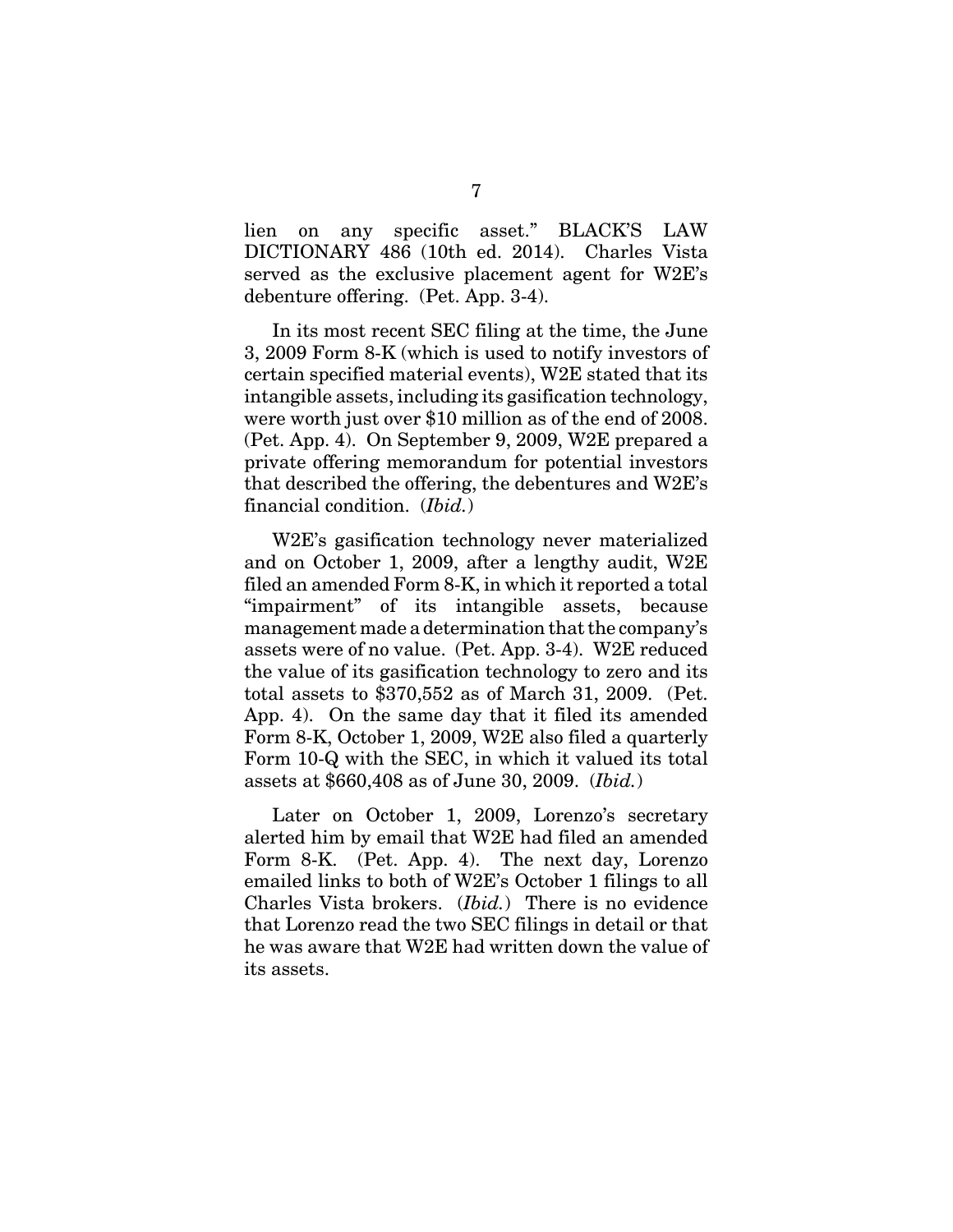On October 14, 2009, Lorenzo separately emailed two potential investors "several key points" about W2E's pending debenture offering. (Pet. App. 5). His emails omitted any mention of the devaluation of W2E's intangible assets. Lorenzo's emails stated to both recipients that the offering came with "3 layers of protection: (I) [W2E] has over \$10 mm in confirmed assets; (II) [W2E] has purchase orders and LOI's for over \$43 mm in orders; (III) Charles Vista has agreed to raise additional monies to repay these Debenture holders (if necessary)." (*Ibid.*) One of Lorenzo's messages said that it had been sent "[a]t the request of Gregg Lorenzo," and the other stated that it had been sent "[a]t the request of Adam Spero [a broker with Charles Vista] and Gregg Lorenzo." In both messages, Lorenzo stated that the recipients could call him with any questions. He signed both messages with his name and title as "Vice President – Investment Banking." (*Ibid.*)

3. On February 15, 2013, the SEC commenced enforcement proceedings against Lorenzo, Gregg Lorenzo, and Charles Vista. (Pet. App. 5). It charged each with violating three securities-fraud provisions: (i) Section  $17(a)(1)$  of the Securities Act of 1933, 15 U.S.C.  $\S 77q(a)(1)$ ; (ii) Section 10(b) of the Securities Exchange Act of 1934, 15 U.S.C. § 78j; and (iii) Securities Exchange Act Rule 10b-5, 17 C.F.R. § 240.10b-5. Gregg Lorenzo and Charles Vista settled the charges against them, but the claims against Lorenzo concerning the two emails proceeded to an administrative hearing before the SEC. (Pet. App. 5-6).

On September 18 and 19, 2013, an administrative hearing was held before an SEC administrative law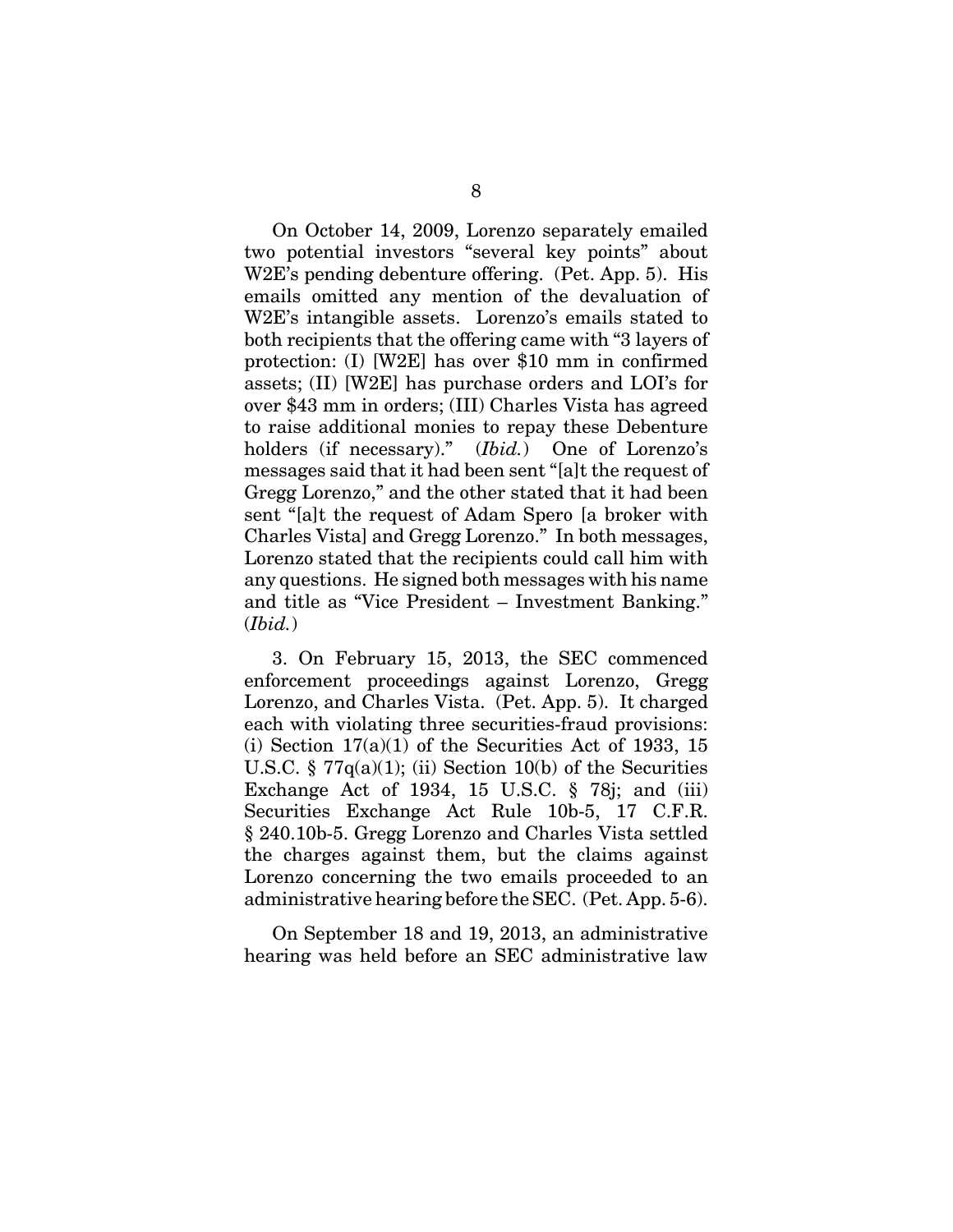judge, and, on December 31, 2013, an Initial Decision was rendered (Pet. App. 98-121). After hearing Lorenzo's testimony and weighing his credibility, the judge concluded that Lorenzo's boss (Gregg Lorenzo) had "drafted" the emails in question (Pet. App. 106) and that Lorenzo's boss had "asked" Lorenzo to send the emails to the two clients. (Pet. App. 38; 106). The administrative law judge also concluded that Lorenzo did not read the text of the emails and that Lorenzo "sent the emails without even thinking about the contents." (Pet. App. 38; 109). Furthermore, the judge noted that the emails themselves expressly stated that they were being sent at "the request" of Lorenzo's boss. (Pet. App. 39; 107). "Those factual findings were very favorable to Lorenzo and should have cleared Lorenzo of any serious wrongdoing under the securities laws." (Kavanaugh, J., dissenting) (Pet. App. 39).

"Nevertheless, [t]he judge somehow concluded that those findings of fact demonstrated that Lorenzo willfully violated the securities laws – meaning that Lorenzo acted with an intent to deceive, manipulate, or defraud." (Kavanaugh, J dissenting) (Pet. App. 39). As a sanction, the judge: (i) ordered Lorenzo to cease and desist from violating each securities-fraud provision giving rise to the charges against him; (ii) imposed against Lorenzo a lifetime bar from the securities industry; and (iii) imposed a civil monetary penalty of \$15,000. (Pet. App 39; 119; 120).

However,

the administrative law judge's factual findings and legal conclusions do not square up. If Lorenzo did not draft the emails, did not think about the contents of the emails, and sent the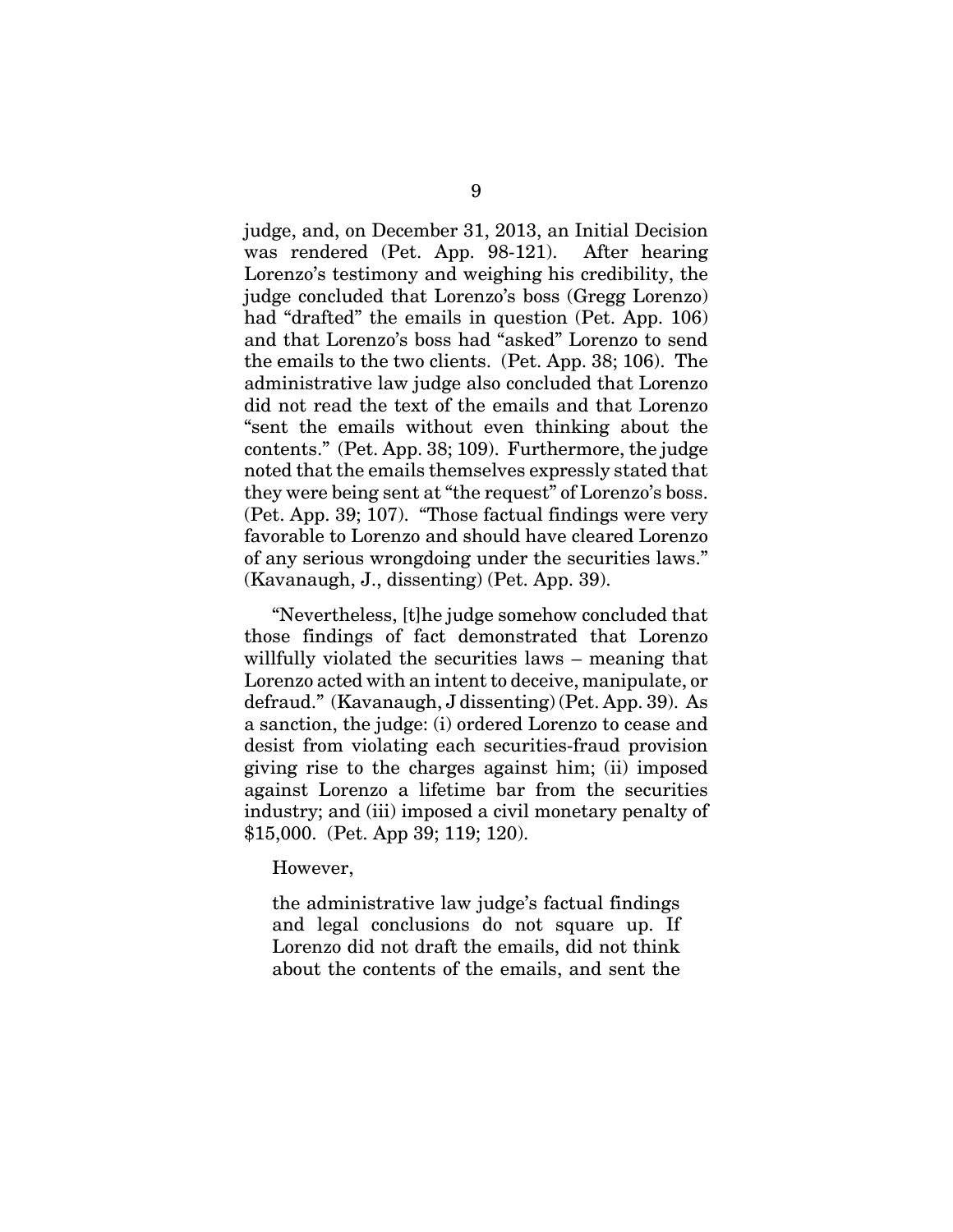emails only at the behest of his boss, it is impossible to find that Lorenzo acted 'willfully'. That is Mens Rea 101. Establishing that a defendant acted willfully in this context requires proof at least of the defendant's 'intent to deceive, manipulate, or defraud.' *Dolphin & Bradbury, Inc. v. SEC*, 512 F.3d 634, 639 (D.C. Cir. 2008) (internal quotation marks omitted). (Kavanaugh, J., dissenting) (Pet. App. 39).

4. Lorenzo petitioned the Commission for review of the Initial Decision and argued that the administrative law judge's factual findings did not support the judge's legal conclusions and sanctions. The Commission came to the same conclusion. "But instead of vacating the order against Lorenzo, the Commission did something quite different and quite remarkable. In a Houdini-like move, the Commission rewrote the administrative law judge's factual findings to make those factual findings correspond to the legal conclusion that Lorenzo was guilty and deserving of a lifetime suspension." (Kavanaugh, J., dissenting) (Pet. App. 41).

Without hearing from Lorenzo or any other witnesses, the Commission simply swept the judge's factual and credibility findings under the rug. The Commission concluded that Lorenzo himself was 'responsible' for the emails' contents. . . Faced with inconvenient factual findings that would make it hard to uphold the sanctions against Lorenzo, the Commission – without hearing any testimony – simply manufactured a new assessment of Lorenzo's credibility and rewrote the judge's factual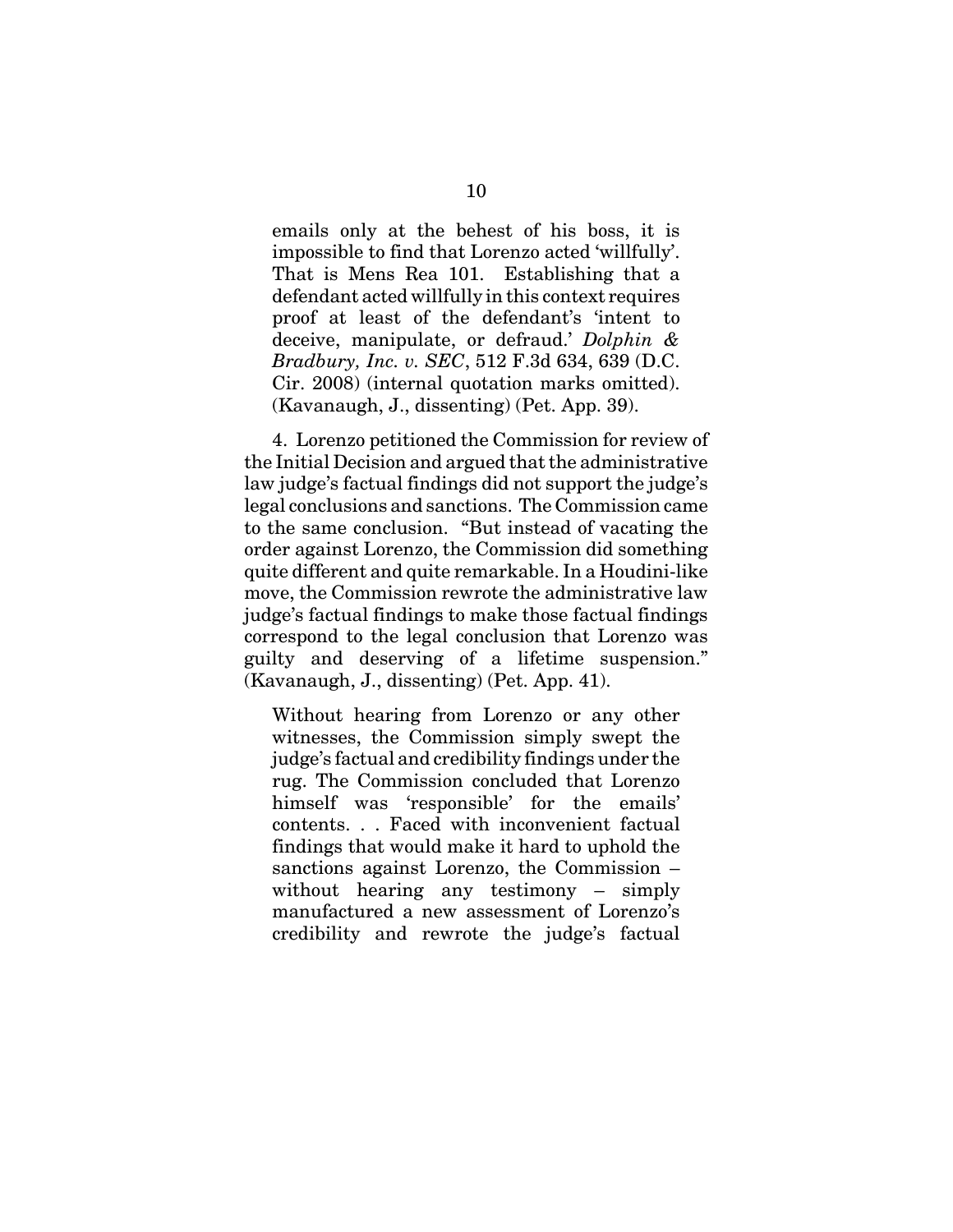findings. (Kavanaugh, J., dissenting) (Pet. App. 41-42).

On April 29, 2015, the Commission issued an Opinion sustaining the Initial Decision's conclusion that the two emails in question violated Section 17(a) of the Securities Act, Section 10(b) of the Exchange Act and Rule 10b-5(a), (b) and (c) thereunder. The Commission Opinion also imposed on Lorenzo a ceaseand-desist order, a lifetime bar from the securities industry and a civil monetary penalty of \$15,000. (Pet. App. 51-97). The Commission denied Lorenzo's motion for reconsideration on June 3, 2015. (Pet. App. 6). The appeal to the DC Circuit followed.

5. On September 15, 2017, the DC Circuit overturned the Commission's finding that Lorenzo violated Rule 10b-5(b) on the grounds that Lorenzo did not make the misstatements at issue and vacated the Commission's sanctions. (Pet. App. 1-37). However, the DC Circuit in a 2-1 decision upheld the Commission's findings that Lorenzo violated Section  $17(a)(1)$  of the Securities Act, Section 10(b) of the Securities Exchange Act, and Rule 10b-5(a) and (c). (Pet. App. 25). Judge Kavanaugh issued a dissenting opinion that sharply disagreed with the majority's holding that Lorenzo violated any of those securities fraud provisions. In particular, Judge Kavanaugh criticized the majority's deference to the Commission's finding that Lorenzo acted with scienter. "How could Lorenzo have intentionally deceived the clients when he did not draft the emails, did not think about the contents of the emails, and sent the emails only at his boss's direction?" (Kavanaugh, J., dissenting) (Pet. App. 39-40)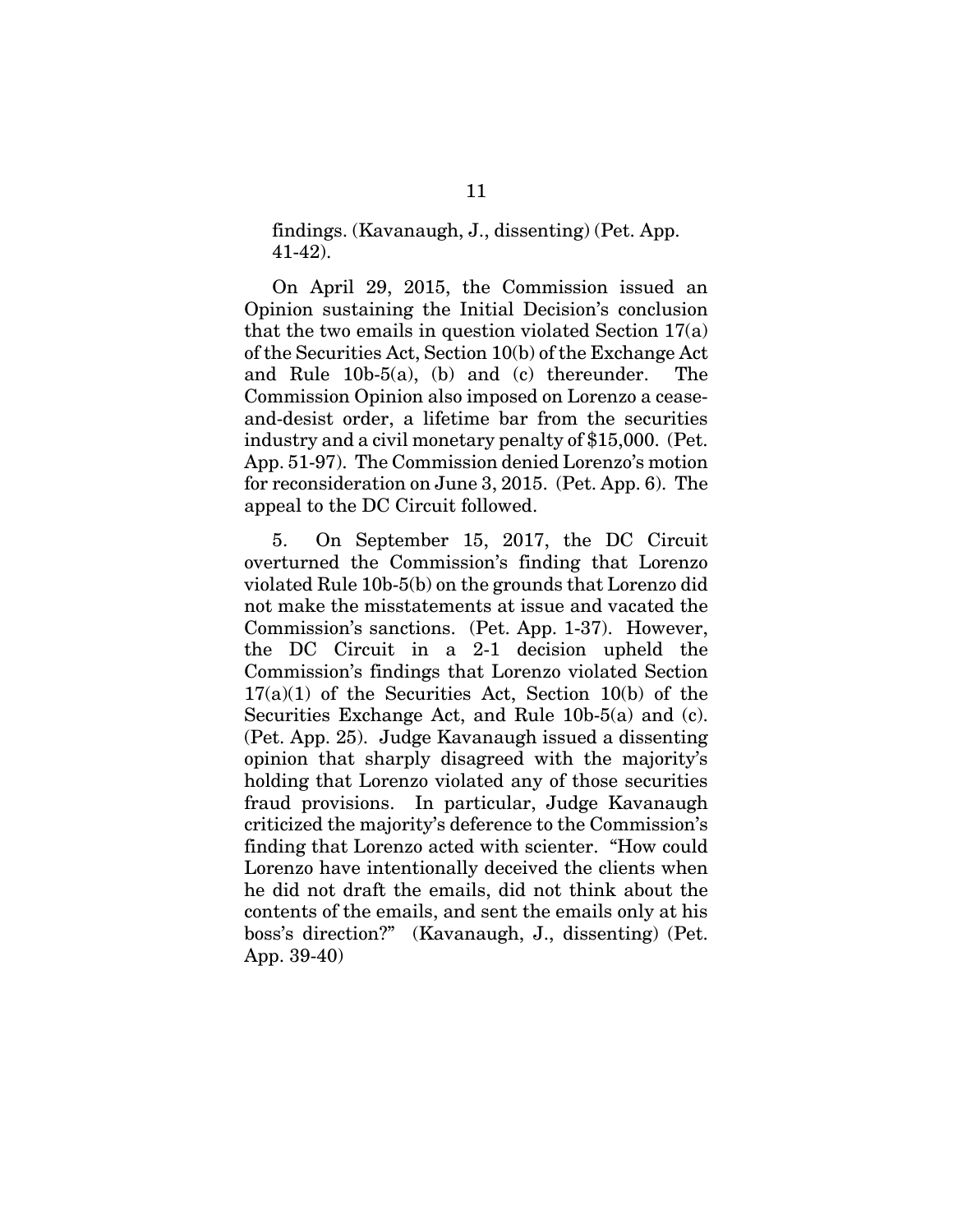Judge Kavanaugh was also highly critical of the majority's deference to the Commission's rewriting of the administrative law judge's factual findings. Judge Kavanaugh stated

Lorenzo was the only relevant witness at trial . . . and given that his credibility was central to the case, the SEC had no reasonable basis to run roughshod over the administrative law judge's findings of fact and credibility assessments. In short, the SEC's rewriting of the findings of fact deserves judicial repudiation, not judicial deference or respect. (Kavanaugh, J., dissenting)(Pet. App. 45)

In fact, Judge Kavanaugh severely criticized the Commission's entire administrative process in the way it handled the enforcement proceedings against Lorenzo. "The administrative law judge's decision in this case contravenes basic due process (Pet. App. 40). . . Lorenzo is entitled to a fair process just like everyone else. He has not received a fair process in this case. (Kavanaugh, J., dissenting)(Pet. App. 40, 49)(citations omitted).

 The DC Circuit remanded the case to the Commission for reconsideration of the appropriate penalties to impose on Lorenzo. (Pet. App. 36-37). This Petition for a Writ of Certiorari followed.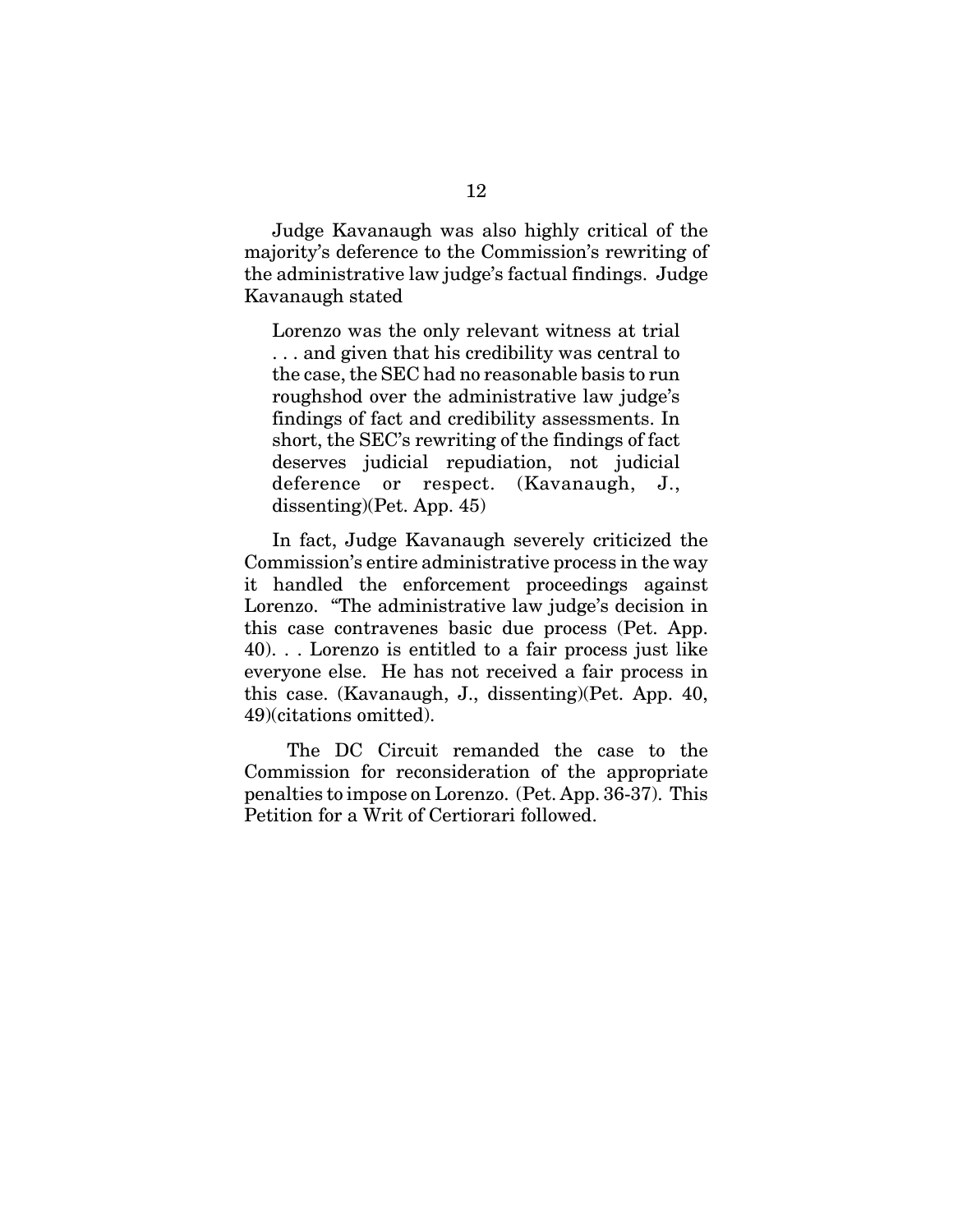#### **REASONS TO GRANT THE PETITION**

### **A. There is a Split Among the Courts of Appeals On Whether Inadequate Claims for Misstatements Can be Repackaged as Claims for Fraudulent Schemes**

The DC Circuit's opinion below creates a circuit split by holding that mere misstatements, standing alone, may constitute the basis for socalled scheme liability under the securities laws – that is, willful participation in a scheme to defraud – even if the defendant did not make the misstatements. No other Court of Appeals has adopted the approach that the majority opinion adopts here. Other courts have instead concluded that scheme liability must be based on conduct that goes beyond a defendant's role in preparing mere misstatements or omissions made by others. (Kavanaugh, J., dissenting) (Pet. App. 46).

The federal securities laws contain a wellestablished distinction between claims for fraudulent *statements* and claims for fraudulent *conduct*. Rule 10b-5(b), promulgated under Section 10(b) of the Securities Exchange Act of 1934, proscribes making untrue *statement*s in connection with the purchase or sale of a security. In contrast, Section  $17(a)(1)$  of the Securities Act and Rule 10b-5(a) and (c) proscribe deceptive *conduct* (such as market manipulation) in connection with the offer, purchase or sale of a security.

While there is some overlap in these antifraud provisions, this Court has set bright line legal standards for claims for false statements under Rule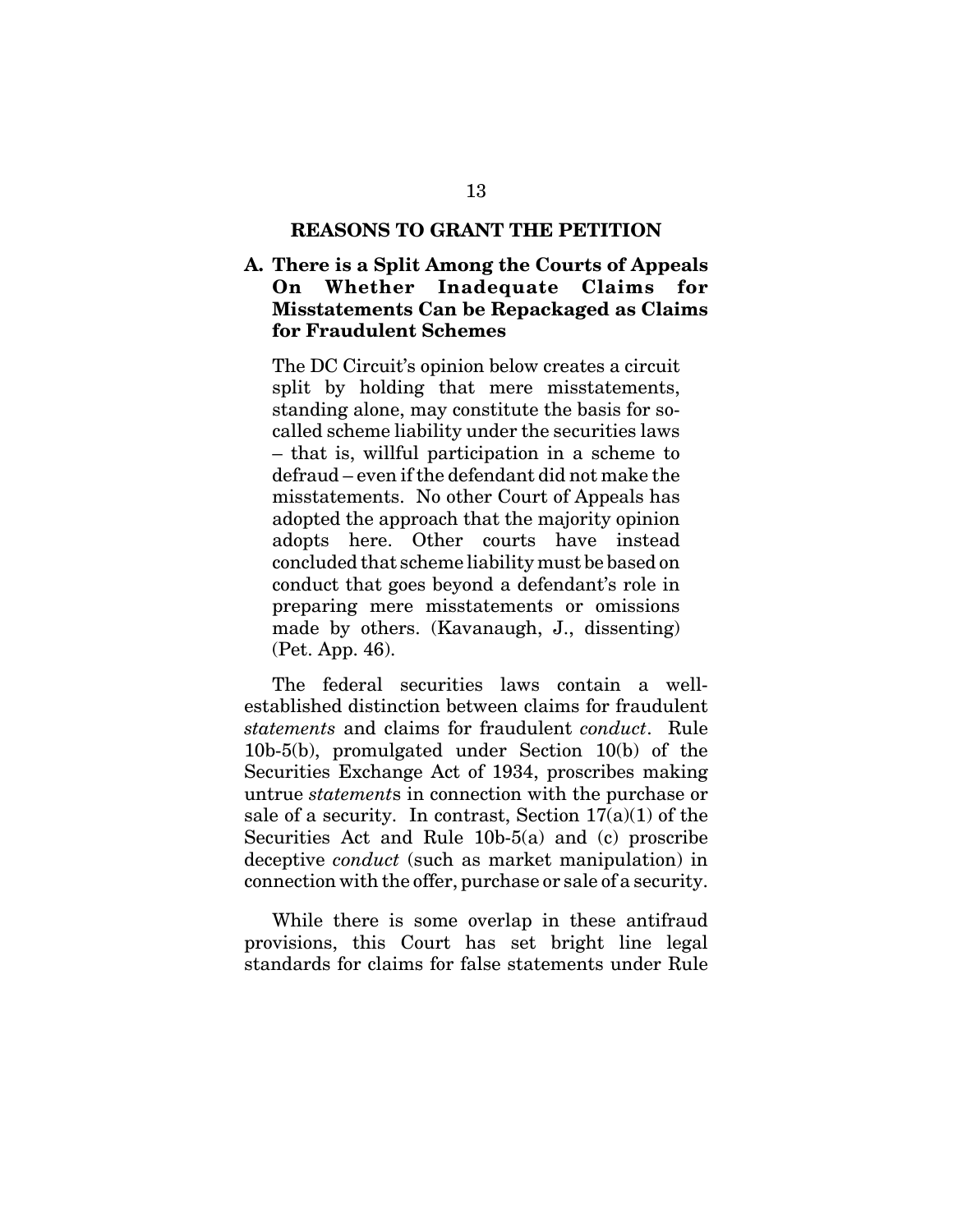10b-5(b). Specifically, only a person who "makes" a misstatement can be held liable for that misstatement under Rule 10b-5(b). *Janus Capital Group, Inc. v. First Derivative Traders*, 564 U.S. 135, 142 (2011). Under *Janus*, for purposes of Rule 10b-5

the maker of a statement is the person or entity with ultimate authority over the statement, including its content and whether and how to communicate it. Without control, a person or entity can merely suggest what to say, not "make" a statement in its own right. One who prepares or publishes a statement on behalf of another is not its maker. *Janus*, 564 U.S. at 142.

The DC Circuit correctly held that Lorenzo was not liable under Rule 10b-5(b) for the three misstatements in the two emails, because Lorenzo was not the "maker" of the statements under the standards set by this Court's holding in *Janus*. However, the DC Circuit erroneously held that these same misstatements, which it found Lorenzo did not make, could still be the sole basis of fraudulent scheme liability under Section  $17(a)(1)$  of the Securities Act, Section 10(b) of the Exchange Act and Rule10b-5(a) and (c).

By so holding, the DC Circuit erroneously adopted the minority side of a now 3-2 circuit split and has eviscerated this Court's holding in *Janus.* The DC Circuit's decision allows both the SEC and private plaintiffs to sidestep the carefully laid out standards for fraudulent statement claims by repackaging the claims -- with nothing more -- as claims for fraudulent schemes.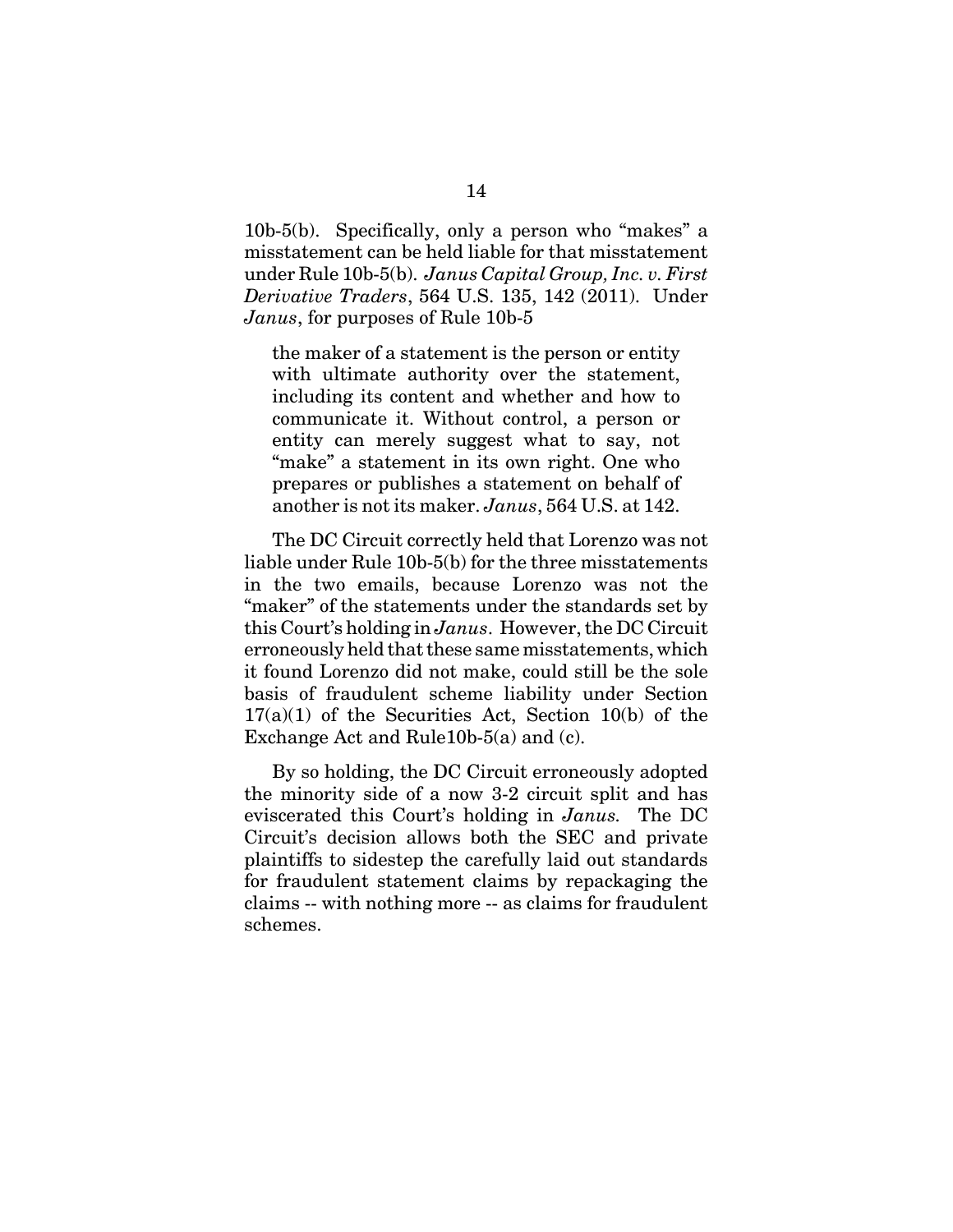### 1. The *Janus* Decision Sets Forth a Clear Bright Line Test for Misstatement Liability Under the Federal Securities Laws.

False statements are exclusively addressed in Section 17(a)(2) of the Securities Act and in SEC Rule 10b-5(b). These provisions prohibit making false statements of material fact in connection with the offer, purchase or sale of a security. In contrast, Section  $17(a)(1)$  and the other two subsections of Rule 10b-5 --(a) and (c) -- do not address false statements at all and prohibit distinctly different types of fraud in the category of deceptive schemes, such as market manipulation. This Court has stated that the term "manipulative" is "a term of art when used in connection with securities markets," referring to practices "such as wash sales, matched orders, or rigged prices, that are intended to mislead investors by artificially affecting market activity." *Santa Fe Industries, Inc. v. Green*, 430 U.S. 462, 476 (1977). *See also SEC v. Pentagon Capital Management PLC*, 725 F.3d 279 (2d Cir. 2013)(Pentagon's late trading activity, beyond the communication of the trades themselves, included finding brokers and a clearing system that would allow late trades, as well as the specific coordination—on a daily basis—of the transmission of instructions to buy or sell or refrain from doing. . .In short, Pentagon's fraudulent activities independently satisfy the requirements of scheme liability under Rule 10b–5(a) and (c) and Section  $17(a)$ ).

The Court in *Janus* established a bright-line test to determine whether a person can be held liable for false statements under Section 10(b) of the Exchange Act and Rule 10b-5(b) thereunder. In *Janus,* this Court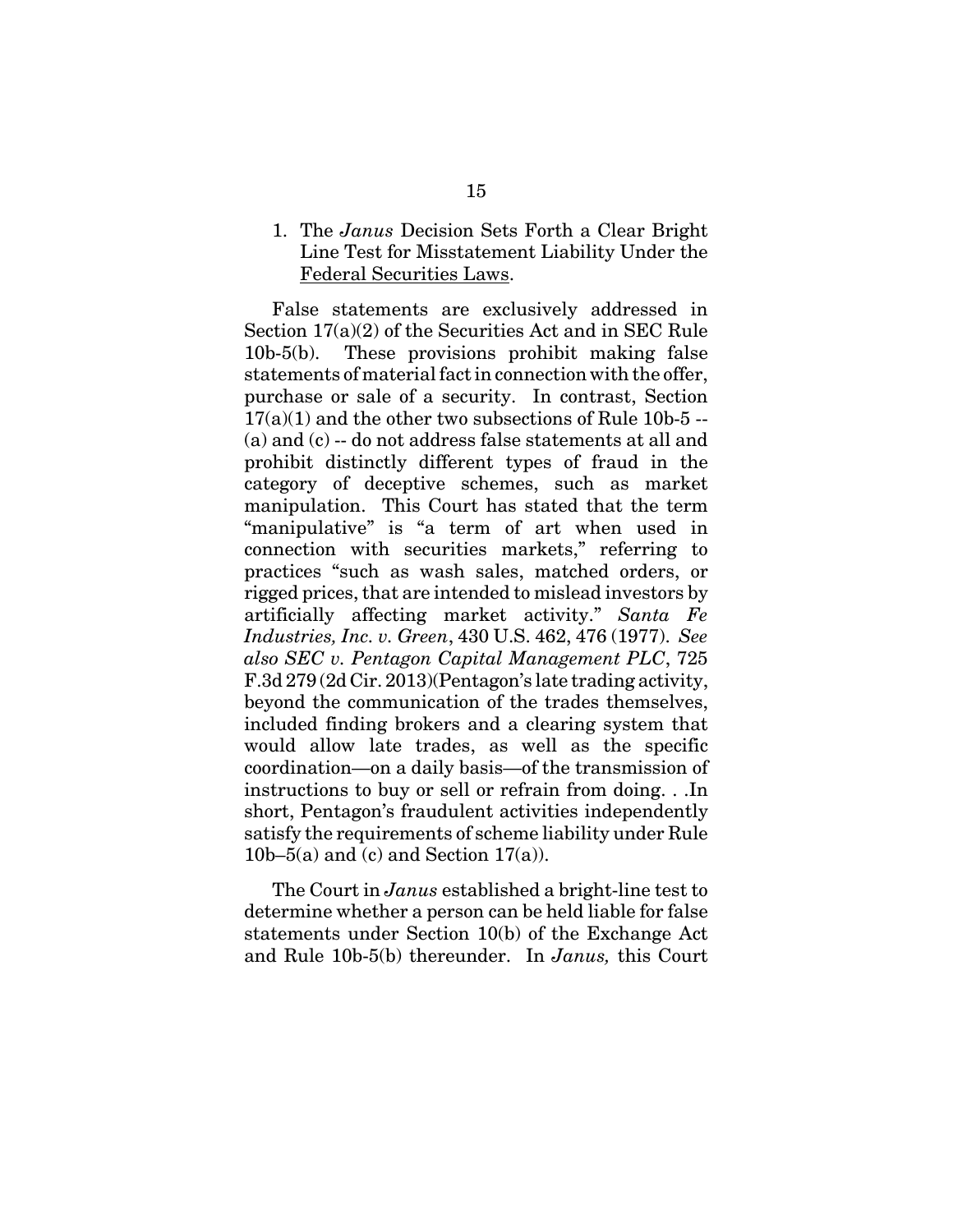held that a defendant may be liable for false statements under Rule 10b-5(b) only if the defendant was the "maker" of the false statements. *Janus*, 564 U.S. at 142. Specifically, a defendant may be held liable for a false statement only if he is the person or entity with ultimate authority on whether and how to communicate the statement, including its content, and whether and how to communicate it. *Ibid*. The *Janus* decision held that only the "maker" of the statement, but not a person who substantially participates in the creation of the statement, can be held primarily liable under Section 10(b) and Rule 10b-5.

The *Janus* decision reasoned that, without control, a person or entity can merely suggest what to say, not "make" a statement in its own right. The *Janus* decision held that one who prepares or publishes a statement on behalf of another is not its maker and that, in the ordinary case, attribution within a statement or implicit from surrounding circumstances is strong evidence that a statement was made by—and only by—the party to whom it is attributed. *Janus*, 564 U.S. at 142-43. District courts have extended the *Janus* Court's holding to misstatement claims brought not only under Rule 10b-5(b) but also to misstatement claims brought under Section 17(a) of the Securities Act. *See SEC v. Kelly*, 817 F. Supp. 2d 340, 344 (S.D.N.Y. 2011); *SEC v. Perry*, 2012 WL 1959566, at \*8 (C.D. Cal. May 31, 2012).

In this case, the DC Circuit held that, under the standards set forth in *Janus,* Lorenzo was not the maker of the misstatements at issue and therefore was not liable under Rule 10b-5(b). However, the DC Circuit erroneously held that Lorenzo could be liable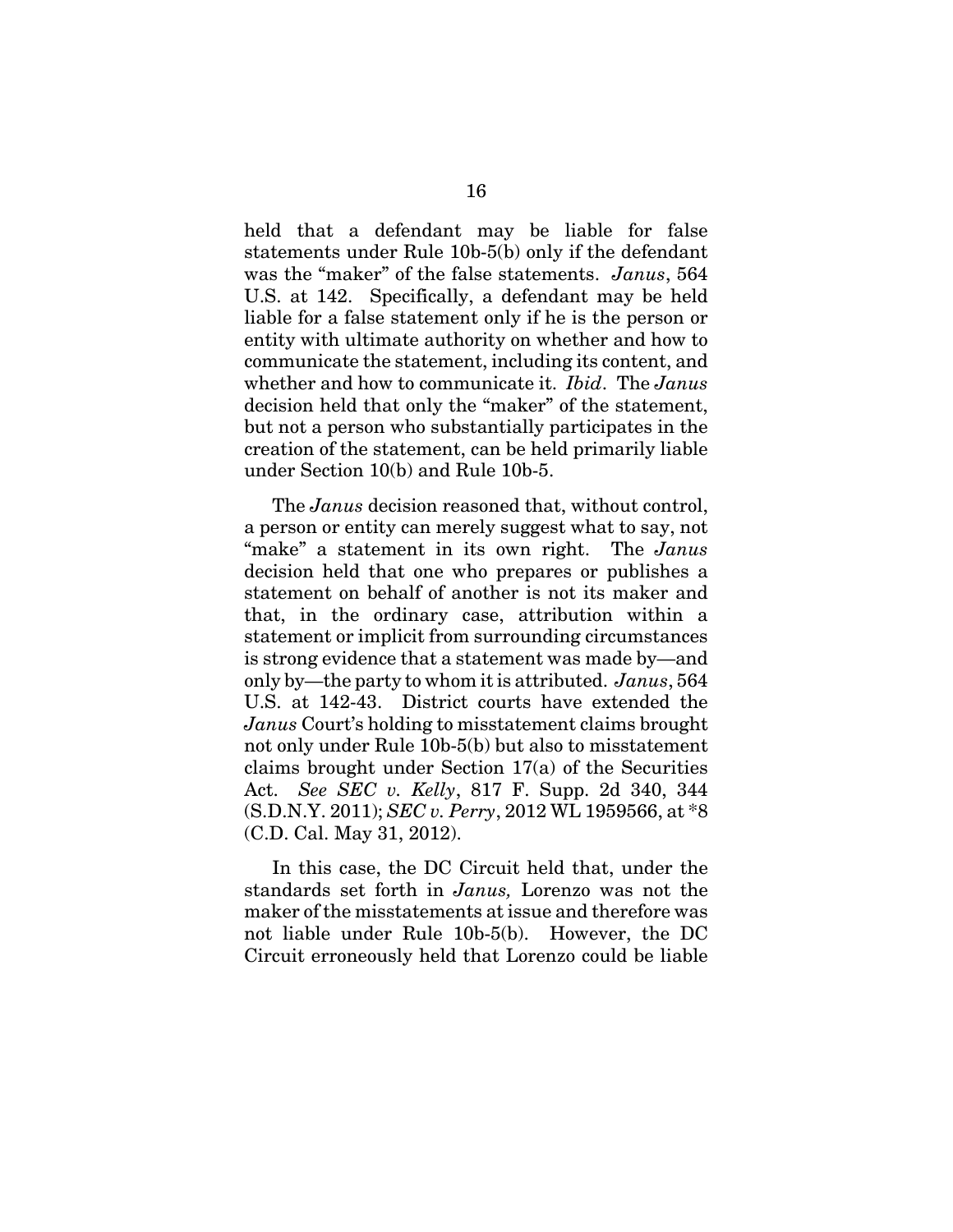for those same misstatements under a theory of scheme liability under Section 17(a)(1) of the Securities Act and Rule  $10b-5(a)$  and (c).

The DC Circuit's holding in this matter is contrary to the view of a majority of circuits that have considered the issue. The majority view is that plaintiffs, including the SEC, cannot repackage Rule 10b-5(b) deceptive statement claims that fail to meet the *Janus* standards as fraudulent scheme claims under Section 17(a)(1) of the Securities Act or Rule 10b- $5(a)$  and (c).

2. The Majority View is that Inadequate False Statement Claims Cannot be Repackaged as Fraudulent Scheme Claims

The Second Circuit was the first circuit to address whether misstatements by themselves could form the basis for claims for fraudulent scheme claims under Section 10(b) of the Exchange Act and Rule 10b-5(a) and (c). In *Lentell v. Merrill Lynch & Co*., 396 F.3d 161, 177 (2d Cir. 2005), the Second Circuit held that misstatements alone could not form the basis of fraudulent scheme claims. In *Lentell,* the Second Circuit held that the plaintiffs failed to make out fraudulent scheme claims for market manipulation under Rule 10b-5(a) and (c) when the sole basis for the market manipulation claims were alleged misrepresentations or omissions made by the defendants. *See also SEC v. Kelly*, 817 F. Supp. 2d 340, 343-44 (S.D.N.Y. 2011)(dismissing the SEC's fraudulent scheme claims, because they were premised on a misrepresentation and neither defendant "made" the misstatement as *Janus* requires).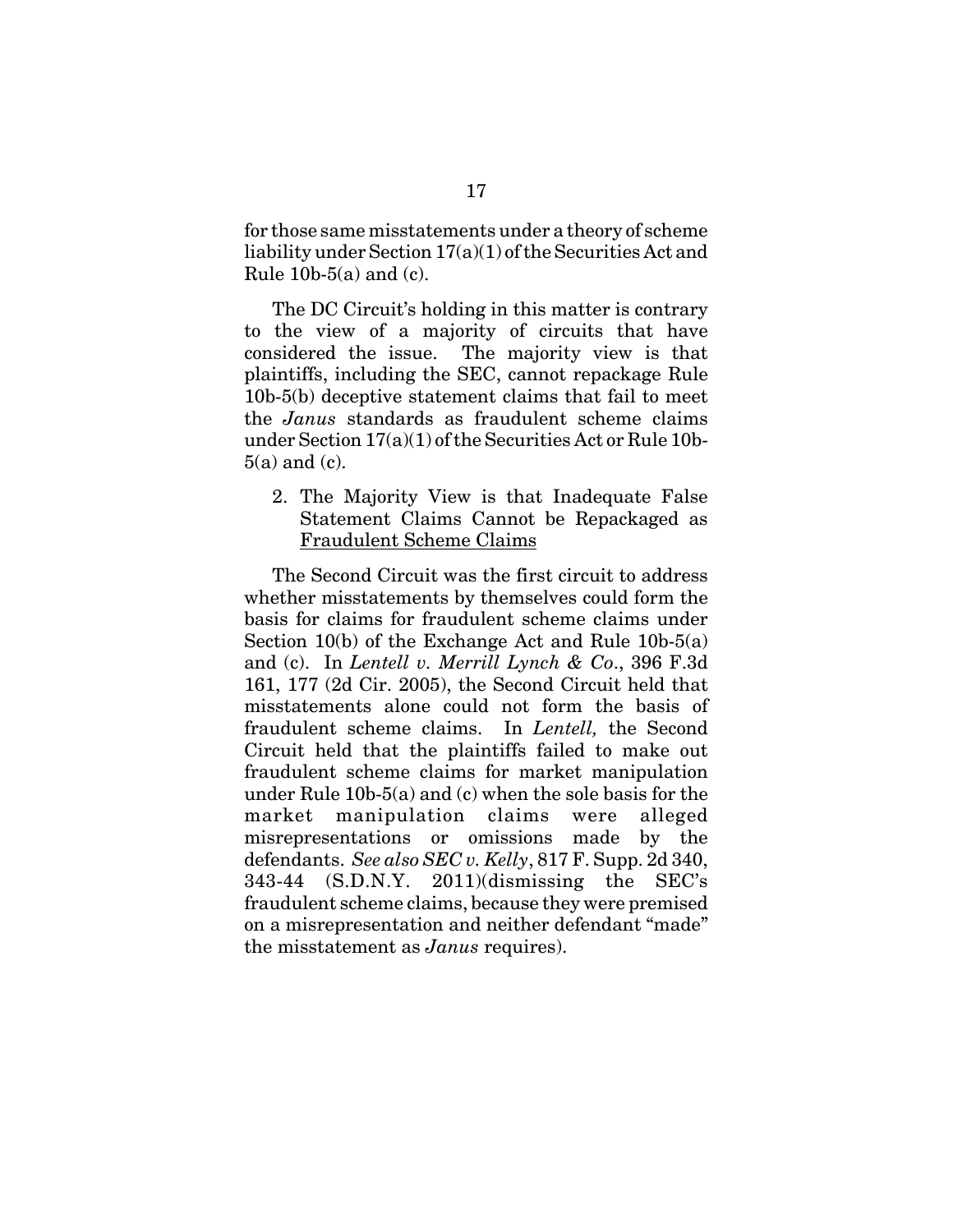The Ninth Circuit in *Desai v. Deutsche Bank Sec., Ltd.*, 573 F.3d 931, 939 (9th Cir. 2009), has also held that mere misstatements standing alone cannot be the basis of claims for fraudulent schemes.

We must recognize, however, that manipulative conduct has always been distinct from actionable omissions. Omissions are generally actionable under Rule 10b-5(b)… Manipulative conduct, by contrast, is actionable under Rule 10b-5(a) or (c) and includes activities designed to affect the price of a security artificially by simulating market activity that does not reflect genuine investor demand….If such nondisclosure of a defendant's fraud was an actionable omission, then every manipulative conduct case would become an omissions case. If that were so, then all of the Supreme Court's discussion of what constitutes manipulative activity would be redundant. We decline to read the Supreme Court's case law on manipulative conduct as a little more than an entertaining, but completely superfluous, intellectual exercise. *See Stoneridge*, 128 S.Ct. at 769 (listing the three types of §10(b) actions); *Cent. Bank*, 511 U.S. at 177, 114 S.Ct. 1439 (same)(citations omitted). (*Desai,* 573 F.3d at 939).

The Ninth Circuit has held that, for fraudulent scheme claims to be actionable under Rule 10b-5(a) or (c), something more is required than just deceptive statements. *WPP Luxembourg Gamma Three Sarl v. Spot Runner, Inc.*, 655 F.3d 1039 (9th Cir. 2011). In *WPP* the Ninth Circuit stated that a "defendant may only be liable as part of a fraudulent scheme based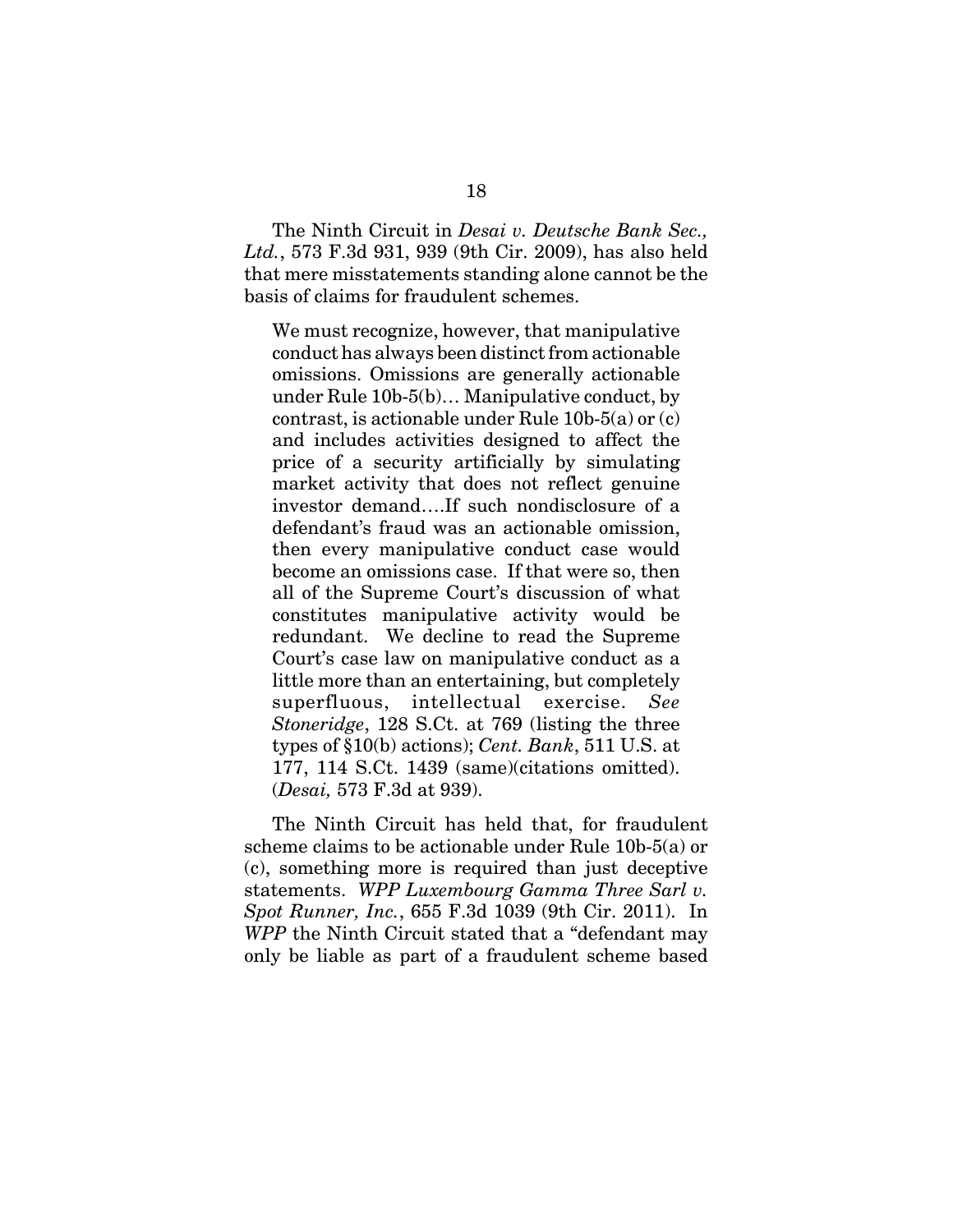upon misrepresentations and omissions under Rules 10b–5(a) or (c) when *the scheme also encompasses conduct beyond those misrepresentations or omissions.*" (655 F3d at 1057)(emphasis added). In the *WPP* case, the Ninth Circuit also stated that a "theory of recovery that merely repeats the allegations made in support of ... misrepresentation and omission claim" is not a valid claim under Rule 10b–5(a) or (c) 655 F.3d at 1057-58 (*citing In re Nat'l Century Fin. Enters., Inc. Inv. Litig.*, 2006 WL 469468, at \*21 (S.D.Ohio Feb. 27, 2006)).

In the *WPP* case, the Ninth Circuit stated that a defendant who uses a "device, scheme, or artifice to defraud" or who engages in "any act, practice, or course of business which operates or would operate as a fraud or deceit" may be liable for securities fraud under Rule  $10b-5(a)$  or (c). By contrast, "[o]missions are generally actionable under Rule 10b–5(b) ... [and] stem from the failure to disclose accurate information relating to the value of a security where one has a duty to disclose it." *WPP*, 655 F.3d at 1057 (*citing Desai*, 573 F.3d at 940). The Ninth Circuit further stated in *WPP* that "[c]ourts have generally held that a Rule 10b–5(a) and/or (c) claim cannot be premised on the alleged misrepresentations or omissions that form the basis of a Rule 10b–5(b) claim." (*WPP*, 655 F.3d at 1057).

The Eighth Circuit is in agreement with the Ninth and Second Circuits in holding that misstatements, standing alone, can never be sufficient to bring a fraudulent scheme claim under Rule 10b-5(a) or (c). In *Public Pension Fund Group v. KV Pharmaceutical Co*., 679 F.3d 972 (8th Cir. 2012), the Eighth Circuit stated that "[w]e join the Second and Ninth Circuits in recognizing a scheme liability claim must be based on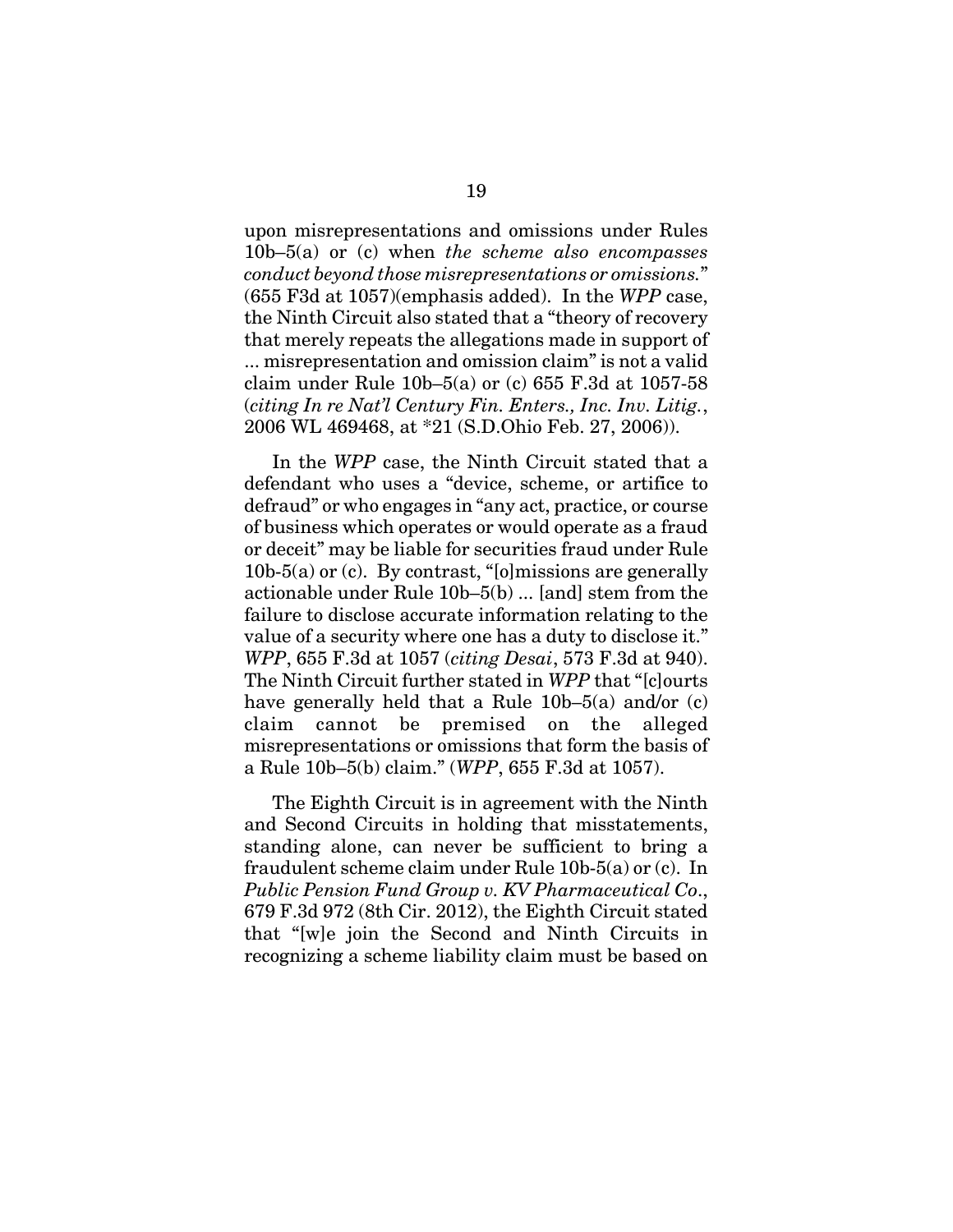conduct beyond misrepresentations or omissions actionable under Rule 10b-5(b)." (679 F.3d at 987). In doing so, the Eighth Circuit recognized the important distinction between claims for misstatements and claims for deceptive schemes. "Claims brought under Rules 10b-5(a) and (c) are generally referred to as 'scheme liability' claims." 679 F.3d at 986 (citing *DVI, Inc.,* 639 F.3d 623, 643 n. 29).

3. The Minority View is that False Statements Standing Alone Can Be the Basis for Fraudulent Scheme Claims.

In contrast to this majority rule, the Eleventh Circuit in *SEC v. Big Apple Consulting USA, Inc.*, 783 F.3d 786 (11th Cir. 2015) held that "even a person … who is not the 'maker' of an untrue statement of material fact, nonetheless could be liable as a primary violator of Rule 10b–5(a) and (c)." (783 F.3d 795-96). The Eleventh Circuit also said in the *Big Apple Consulting* case that "[S]ubsection (b) was the only subsection at issue in *Janus*" (783 F.3d at 796) and that "*Janus* does not extend to claims based on schemes to defraud under Rule 10b–5(a) and (c)." *Ibid*.

In another case, the Eleventh Circuit held that "*Janus* only discussed what it means to 'make' a statement for purposes of Rule 10b–5(b) and did not concern section  $17(a)(1)$  or (3) or Rule 10b–5(a) or (c)." *SEC v. Monterosso*, 756 F.3d 1326, 1334 (11th Cir. 2014). The Eleventh Circuit further stated in *Monterosso* that "the operative language of section 17(a) does not require a defendant to "make" a statement in order to be liable." (756 F.3d at 1334).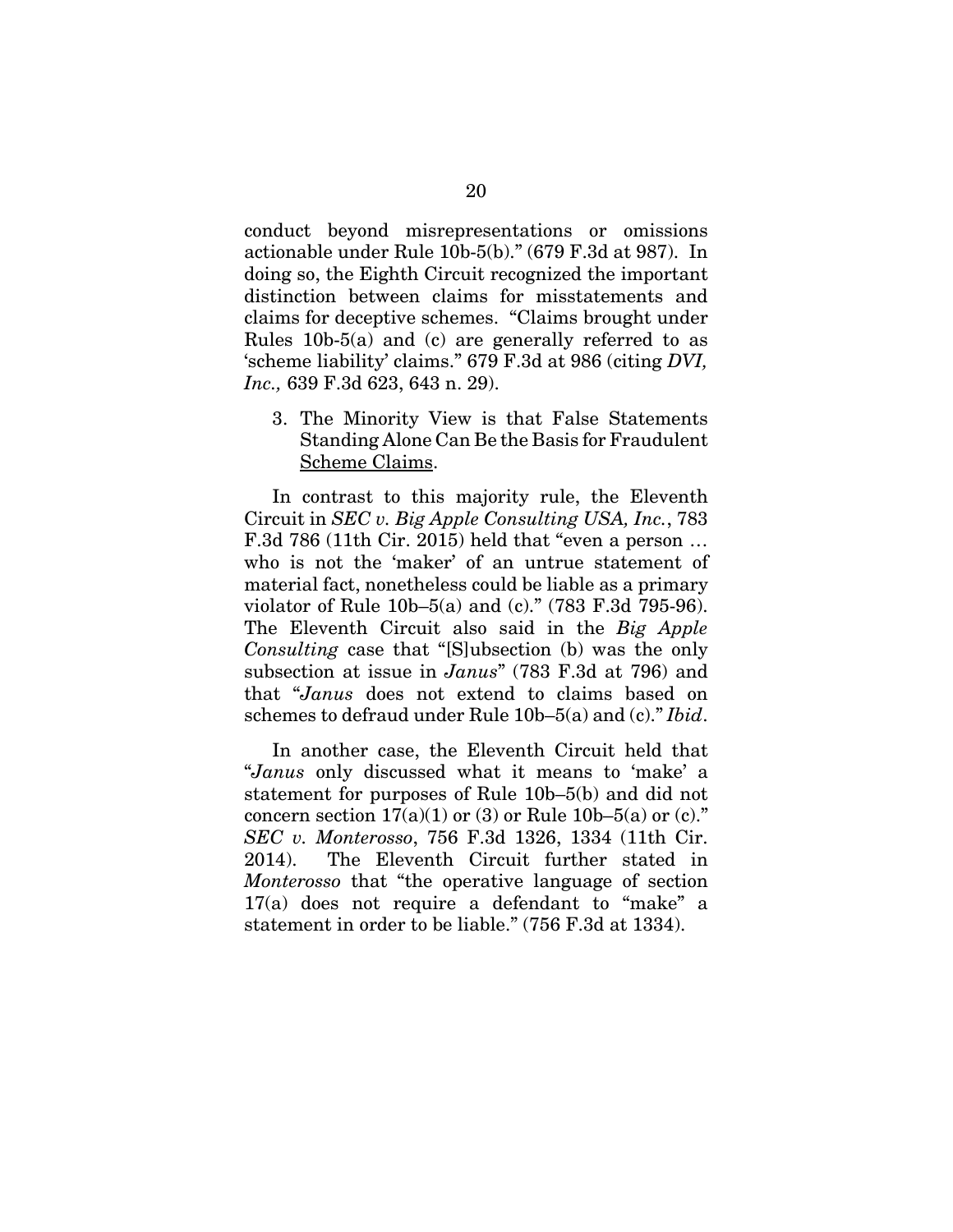In this case, the DC Circuit joined the Eleventh Circuit's position and created a 3-2 circuit split. The DC Circuit stated that "[w]e know of no blanket reason, however, to treat the various provisions as occupying mutually exclusive territory, such that false-statement cases must reside exclusively within the province of Rule 10b-5(b)." (Pet. App. 25-26).

Respectfully, the minority position is erroneous, and this Court should adopt the view of the majority of the circuits and hold that plaintiffs, including the SEC, cannot sidestep the *Janus* requirements for false statement claims simply by repackaging the claims as fraudulent scheme claims.

### **B. This Case Presents an Ideal Vehicle For Resolving A Recurring Legal Issue of Unquestionable Importance to the Fair and Uniform Enforcement of the Federal Securities Laws.**

The question presented in this petition is critical to the fair and uniform enforcement of the federal securities laws. Moreover, this case is an ideal vehicle to resolve the circuit split. The DC Circuit expressly considered and rejected the holdings of the Second, Eighth and Ninth Circuits. Also, the legal question presented here is unquestionably important. The issue arises frequently in SEC enforcement proceedings and in private securities litigation, including securities class action lawsuits. Private litigation and SEC enforcement actions often involve very significant liability and, in addition, SEC enforcement actions (like the one filed against Lorenzo) often seek to bar individuals from working in their chose profession in the securities industry.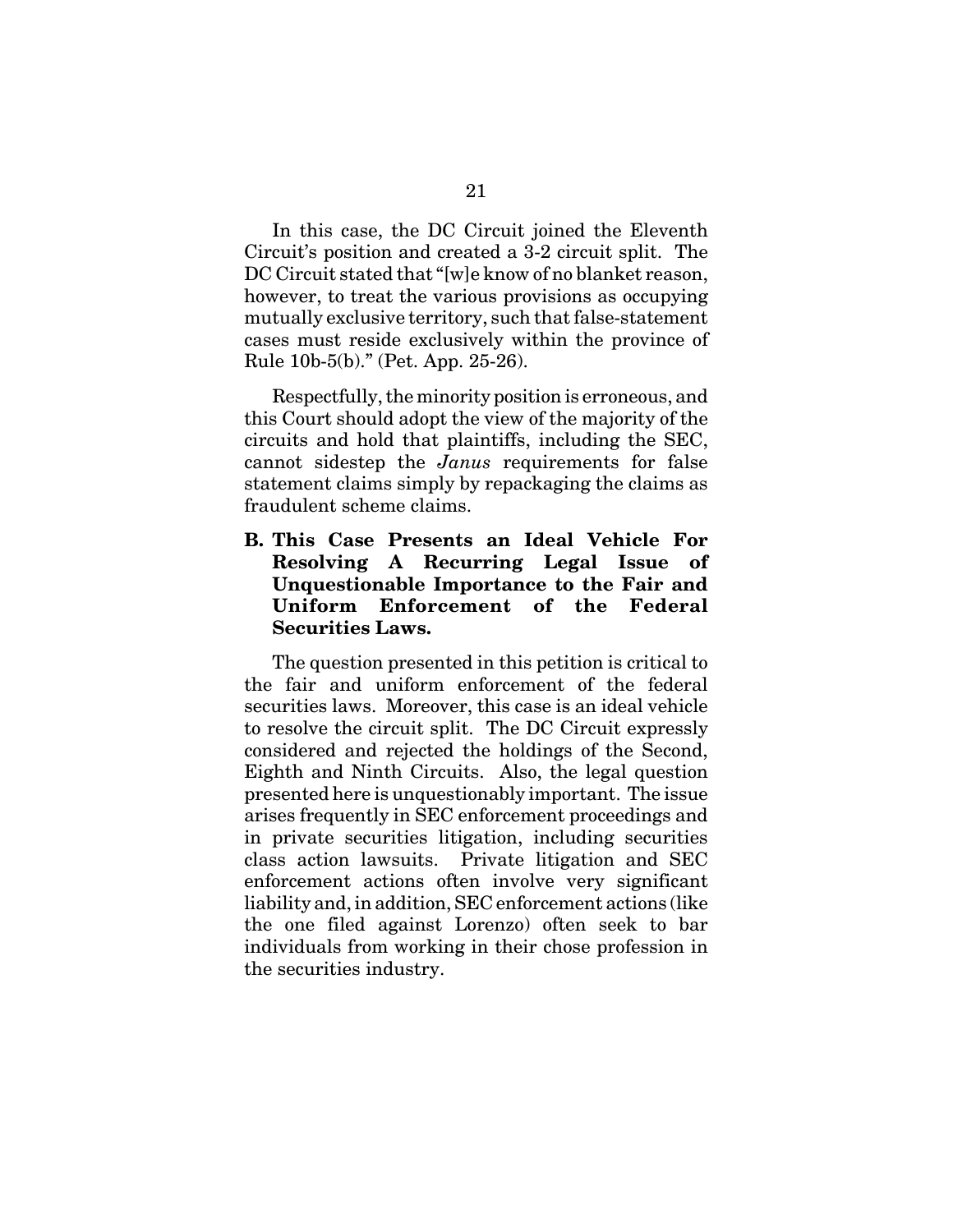If the Courts of Appeals diverge on whether a defendant who did not make a misstatement can be sued for securities fraud, securities plaintiffs, including the SEC, will migrate to those courts that enable them to ensnare the greatest number of defendants. This is a real risk, because, if Lorenzo had been sued by the SEC in a district court in the State of New York, where he lives, instead of in an SEC administrative proceeding, the SEC's case would have been dismissed under the Second Circuit precedent discussed above. However, because Lorenzo's appeal from the Commission's Order was of necessity to the DC Circuit, he has been found liable of violating Section 10(b) of the Exchange Act and Rule 10b-5(a) and (c) and Section  $17(a)(1)$  of the Securities Act. The SEC routinely has a choice of venue and to prevent the Eleventh and DC Circuits from becoming the forums of choice for the SEC and overbroad private securities lawsuits, this Court should grant review and resolve the 3-2 circuit split.

In addition, the question presented in this Petition will reoccur and likely lead to a deepening of the circuit split. Federal district courts in circuits that have not ruled on the issues raised in this Petition have likewise taken conflicting positions. *Compare Lautenberg Found. v. Madoff*, 2009 WL 2928913, at \*12 (D.N.J. Sept. 9, 2009)("[c]ourts have generally held that '[a] Rule 10b–5(a) and/or (c) claim cannot be premised on the alleged misrepresentations or omissions that form the basis of a Rule 10b–5(b) claim'") *with SEC v. Benger*, 931 F. Supp. 2d 904, 905-06 (N.D. Ill. 2013)(misstatements can give rise to liability under the antifraud provisions even if the conduct in question does not amount to "making" a statement under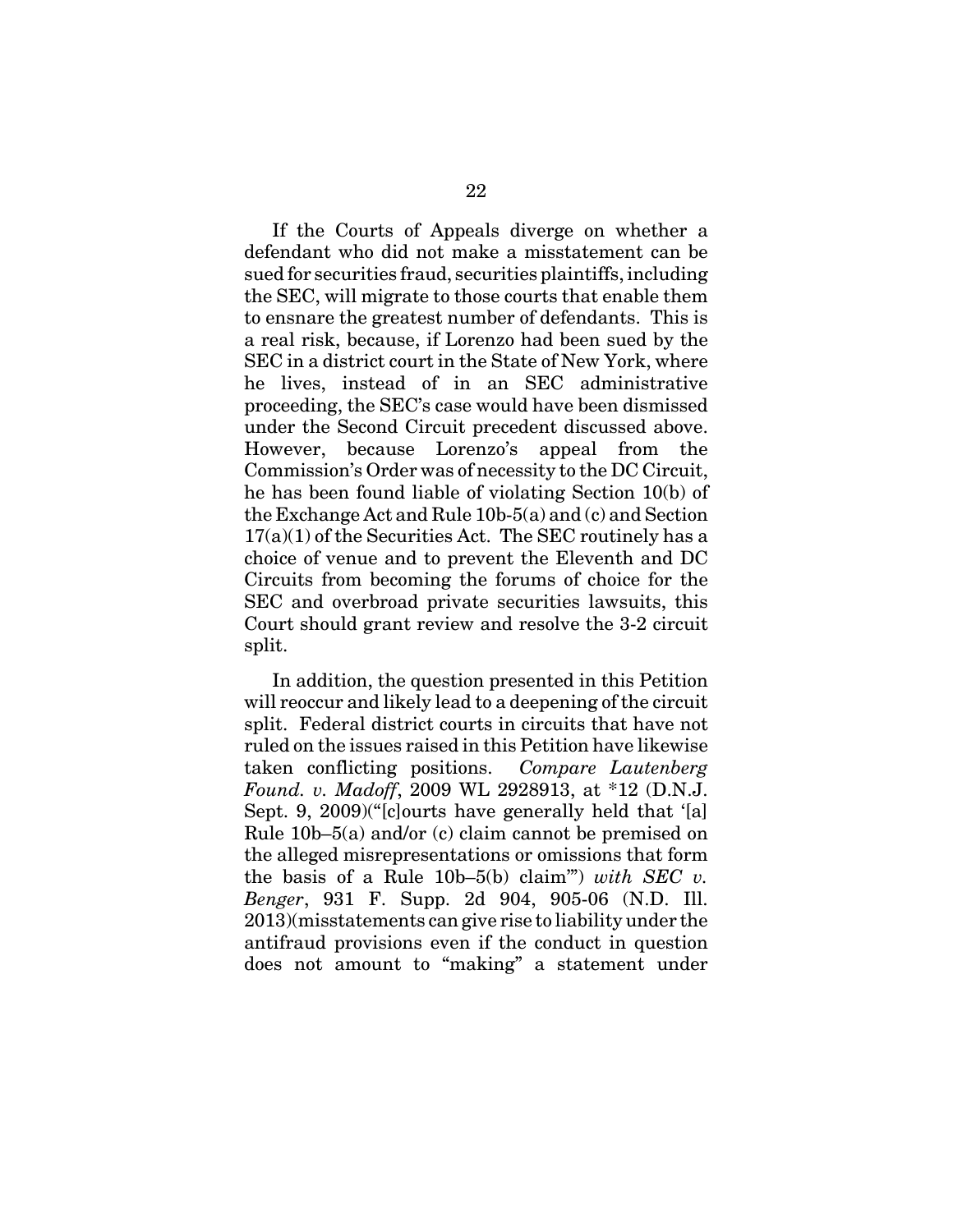*Janus*). *See also SEC v. Familant*, 910 F. Supp. 2d 83, 93-95 (D.D.C. 2012)(holding that misstatements can give rise to liability under the antifraud provisions even if the conduct in question does not amount to "making" a statement under *Janus*).

In addition, the SEC has moved aggressively in its enforcement cases to implement the minority view espoused by the Eleventh Circuit, which allows plaintiffs to pursue misstatement claims as fraudulent scheme claims and thereby sidestep the standards for misstatement claims set forth in this Court's *Janus* decision. *See Opinion of the Commission in In the Matter of John P. Flannery and James D. Hopkins* (Exchange Act Release No. 73840, 2014 WL 7145625 (Dec. 15, 2014), *vacated on other grounds*, *Flannery v. SEC*, 810 F.3d 1 (1st Cir. 2012).

There is also no need for additional percolation. Five circuits, as well as numerous district courts, have considered whether fraudulent statements on their own can form the basis of a fraudulent scheme claim and the arguments on both sides of the split have been fully aired.

#### **C. The DC Circuit's Decision is Wrong**

In its opinion below, the DC Circuit ignored the well-established distinction in the federal securities laws between claims for fraudulent statements and claims for fraudulent schemes. The DC Circuit held that Lorenzo was liable for misstatements that he did not make under the provisions of the federal securities laws that proscribe fraudulent schemes. The DC Circuit also erroneously held the Court's holding in *Janus* applied only to Rule 10b-5(b) and not to the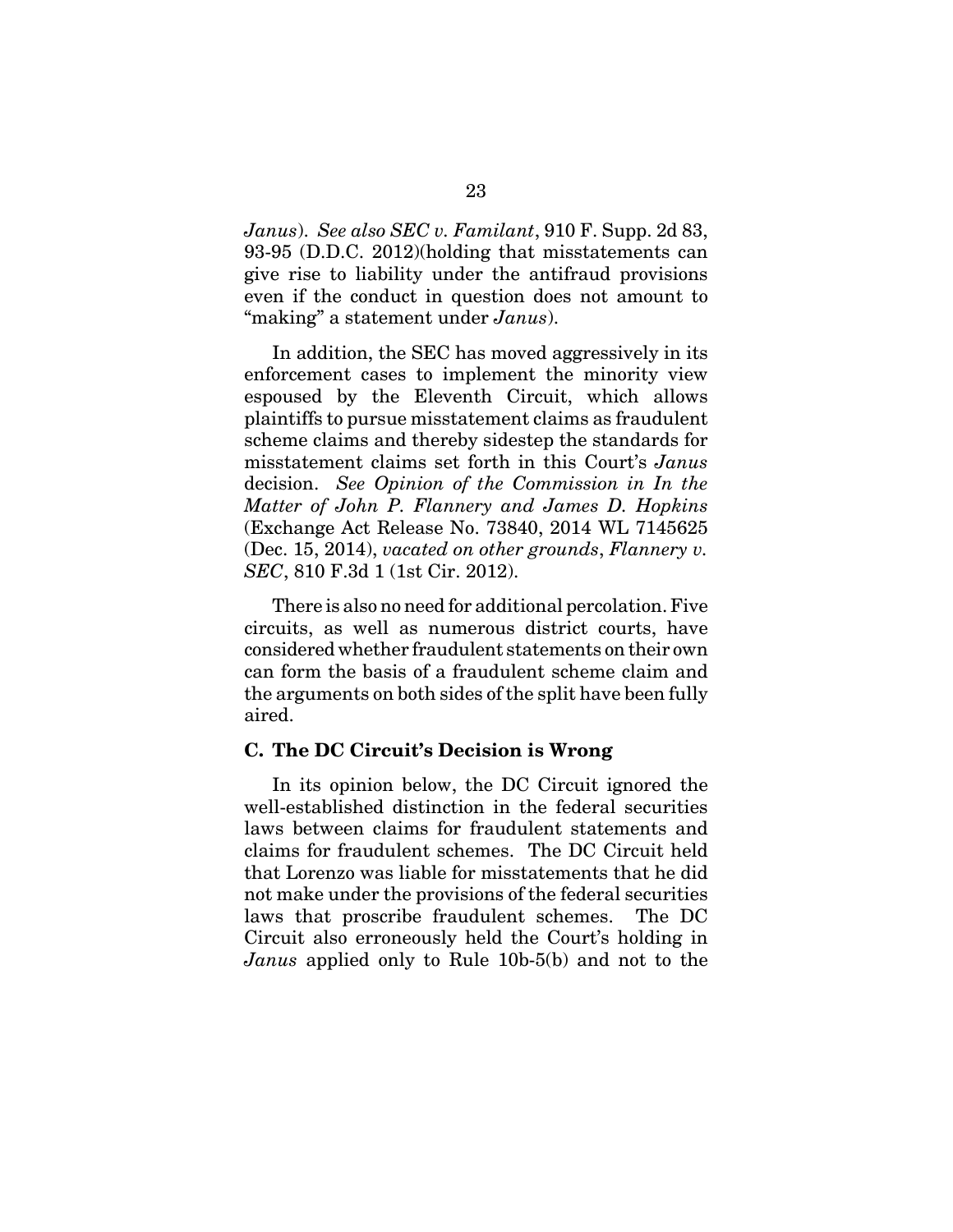other subsections of Rule 10b-5 or to Section  $17(a)(1)$  of the Securities Act.

1. Mere Misstatements Standing Alone Cannot Be The Basis of Fraudulent Scheme Claims Under the Federal Securities Laws.

As the Ninth Circuit recognized in *Desai*, claims for misstatements have always been distinct from fraudulent scheme claims. *Desai*, 573 F.3d at 940 ("We must recognize, however, that manipulative conduct has always been distinct from actionable omissions"). Section 17(a)(2) of the Securities Act concerns misstatements, while Sections  $17(a)(1)$  and (3) of the Securities Act concern fraudulent schemes. This distinction is also recognized in the structure of Rule 10b-5 itself with its three subsections, two of which concern fraudulent schemes (10b-5 (a) and (c)) and one of which concerns misstatements (10b-5(b)).

The DC Circuit's decision below affirming securities fraud liability against Lorenzo for statements he did not make sweeps away any meaningful distinction between claims for false statements and claims for fraudulent schemes. The DC Circuit's decision also renders meaningless the carefully laid out subsections of Section 17(a) of the Securities Act and Rule 10(b)-5. Under the DC Circuit's approach, all claims for false statements can be brought as fraudulent scheme claims, and, vice-versa, claims for nondisclosure of a defendant's fraudulent conduct become viable claims for misstatements and omissions. (*Desai*, 573 F.3d at 940).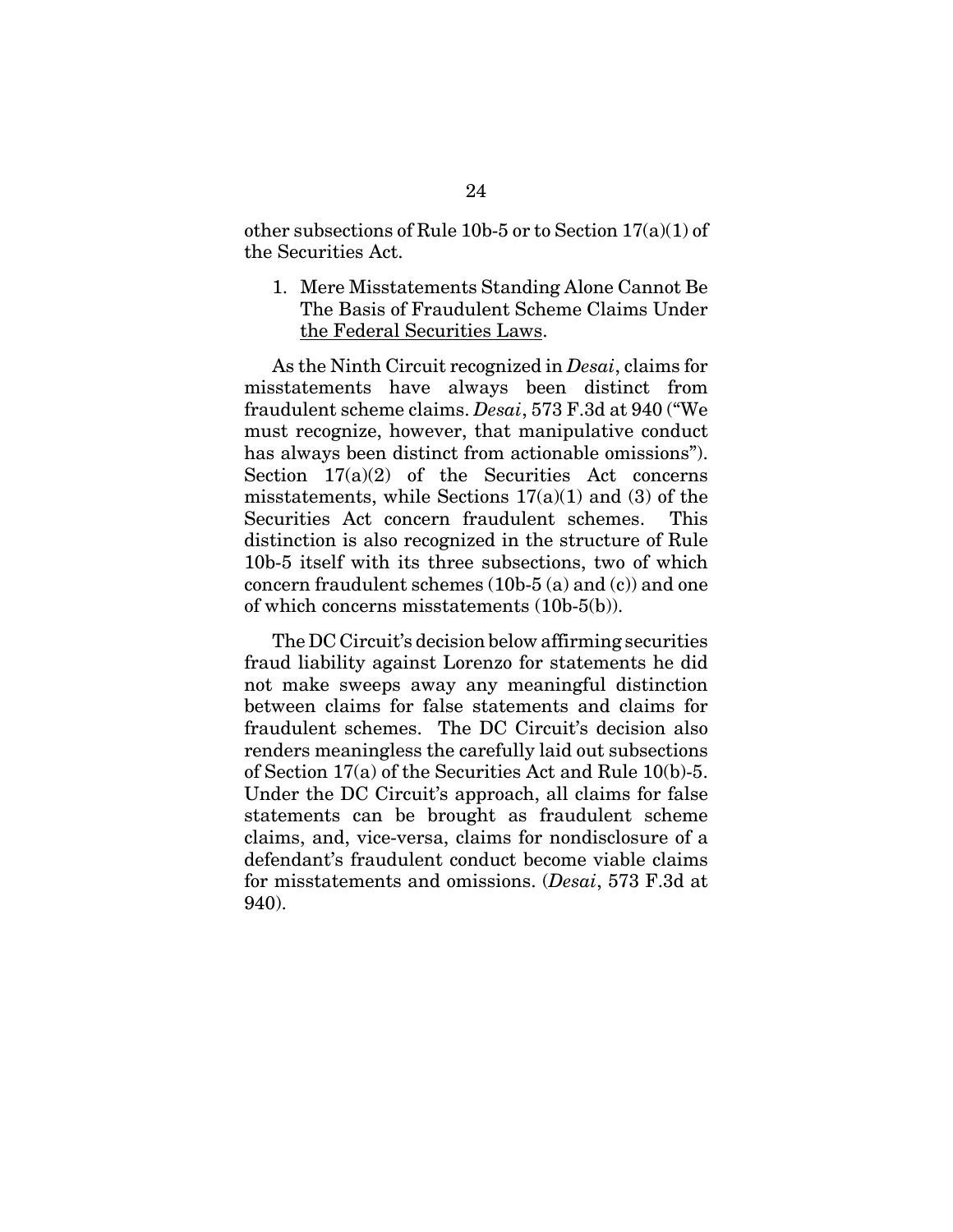2. The DC Circuit's Decision Erases the Distinction between Primary and Secondary Liability Under the Federal Securities Laws and Greatly Expands the Number of Defendants Who Qualify as Primary Violators.

In *Janus,* this Court narrowed the scope of actors who can qualify as primary defendants in claims for misstatements by holding that only those who "made" a misstatement can be liable for the misstatement. This limitation on the scope of misstatement liability is also important because it directly ties into another important limitation on the scope of liability under the securities laws, which is the inability of private plaintiffs to bring claims against secondary actors for aiding and abetting liability. *Central Bank*, 511 U.S. 164, 191 (1994). In this regard, the *Janus* Court stated:

For purposes of Rule 10b–5, the maker of a statement is the person or entity with ultimate authority over the statement, including its content and whether and how to communicate it. Without control, a person or entity can merely suggest what to say, not "make" a statement in its own right. . . This rule follows from *Central Bank*, in which we held that Rule 10b–5's private right of action does not include suits against aiders and abettors . . . A broader reading of "make," including persons or entities without ultimate control over the content of a statement, would substantially undermine *Central Bank*. If persons or entities without control over the content of a statement could be considered primary violators who "made" the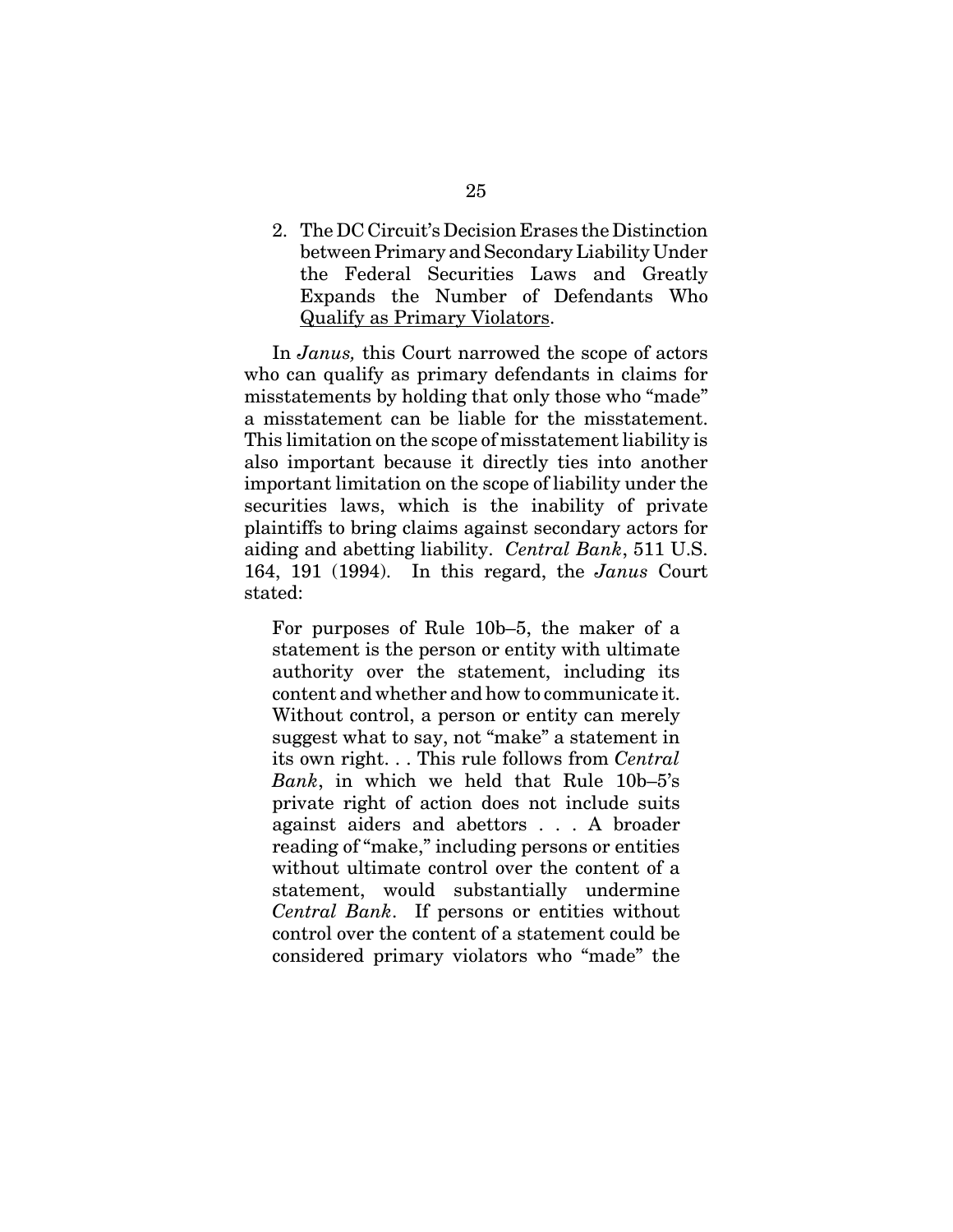statement, then aiders and abettors would be almost nonexistent. *Janus*, 564 U.S. at 142-43 (internal citations omitted)

The distinction between primary and secondary liability matters, particularly for private securities lawsuits, in which private plaintiffs may not maintain aiding and abetting lawsuits. *Central Bank*, 511 U.S. at 191. Instead of maintaining the important limitations on secondary liability, the DC Circuit has created a backdoor by which private plaintiffs can bring claims of primary violations of the securities laws under a scheme liability theory against large numbers of defendants who would otherwise be secondary actors and immune from suit by private plaintiffs because they did not make the misstatements at issue.

The DC Circuit's decision below allows plaintiffs to sidestep the important limitations *Janus* placed on primary misstatement claims by allowing plaintiffs to pursue inadequate claims against defendants by simply relabeling the misstatement claims as fraudulent scheme claims. To allow a private plaintiff to use a fraudulent scheme theory to pursue primary liability against a defendant who did not make a misstatement would erase the distinction between primary and secondary liability. This, in turn, would allow private plaintiffs to bring claims against defendants that would otherwise be barred as aiding and abetting claims. *See Global Crossing Ltd. Sec. Litig*., 322 F. Supp. 2d 319, 337 n.17 (S.D.N.Y. 2004) (Subsections (a) and (c) may only be used to state a claim . . . for the underlying deceptive devices or frauds themselves, and not as a short cut to circumvent *Central Bank's* limitations on liability for a secondary actor's involvement in making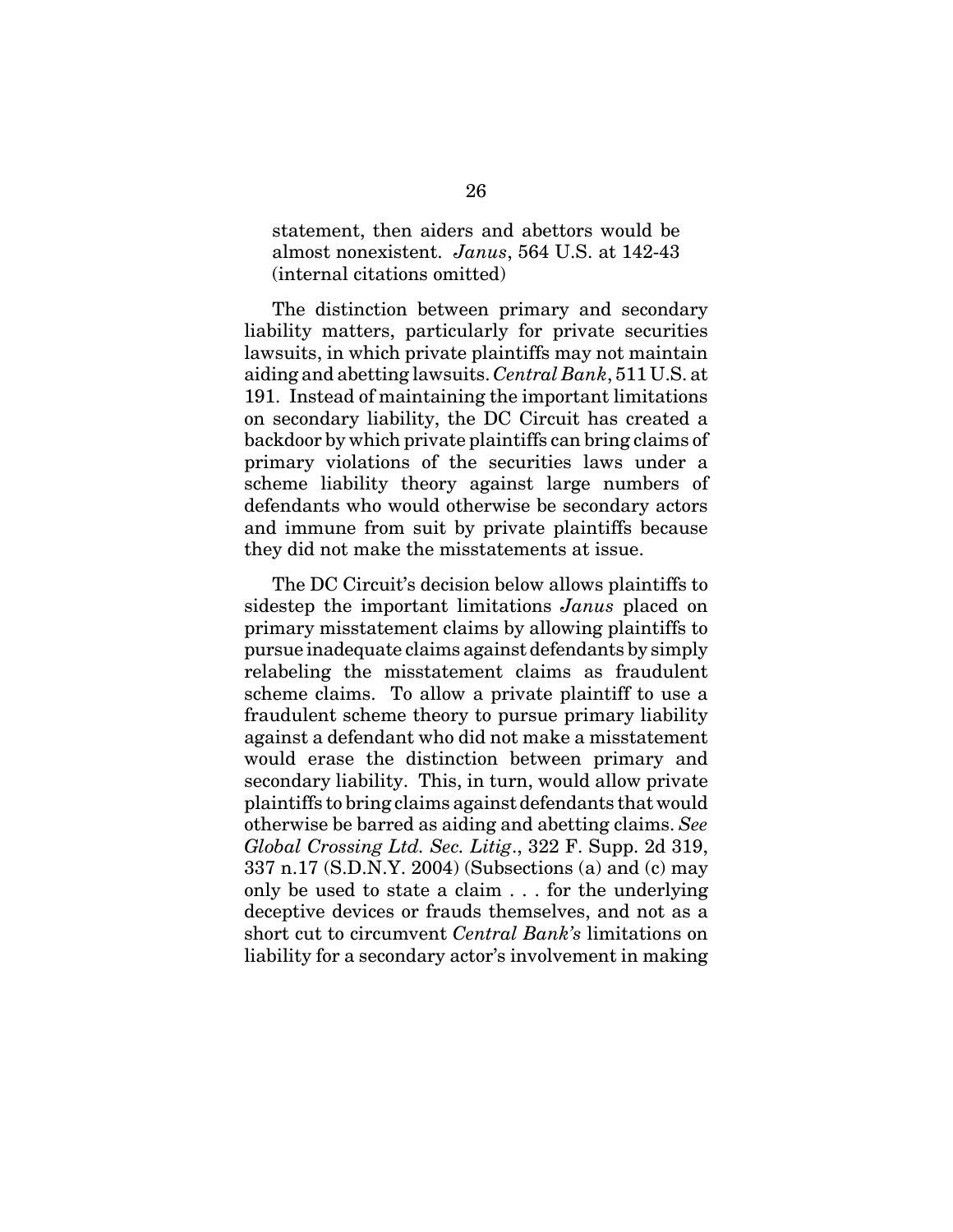misleading statements. (*quoting In re Lernout & Hauspie Sec. Litig.*, 230 F. Supp. 2d 152, 175 (D. Mass. 2002))).

The SEC has also aggressively tried to expand the scope of primary liability under the securities laws even though it is empowered by Section 20(e) of the Exchange Act to bring civil actions against aiders and abettors of securities fraud. 15 U.S.C. § 78t(e). Allowing the SEC to repackage inadequate claims for misstatements as fraudulent scheme claims allows the SEC to be able to evade the important statutory distinction between primary liability and secondary (aiding and abetting) liability under Section 20(e) of the Exchange Act. The SEC can do this by charging aiders and abettors with primary liability under a theory of scheme liability.

For decades, . . .the SEC has tried to erase that distinction [between primary and secondary liability] so as to expand the scope of primary liability under the securities laws. For decades, the Supreme Court has pushed back hard against the SEC's attempts to unilaterally rewrite the law*. See Janus*, 564 U.S. 135; *Stoneridge Investment Partners, LLC Scientific-Atlanta, Inc.* 552 U.S. 148 (2008); *Central Bank of Denver, NIA. v. First Interstate Bank of Denver, N.A*., 511 U.S. 164 (1994). Still undeterred in the wake of that body of Supreme Court precedent, the SEC has continued to push the envelope and has tried to circumvent those Supreme Court decisions. *See, e.g., In the Matter of John P. Flannery & James D. Hopkins*, Release No. 3981 (Dec. 15, 2014). This case is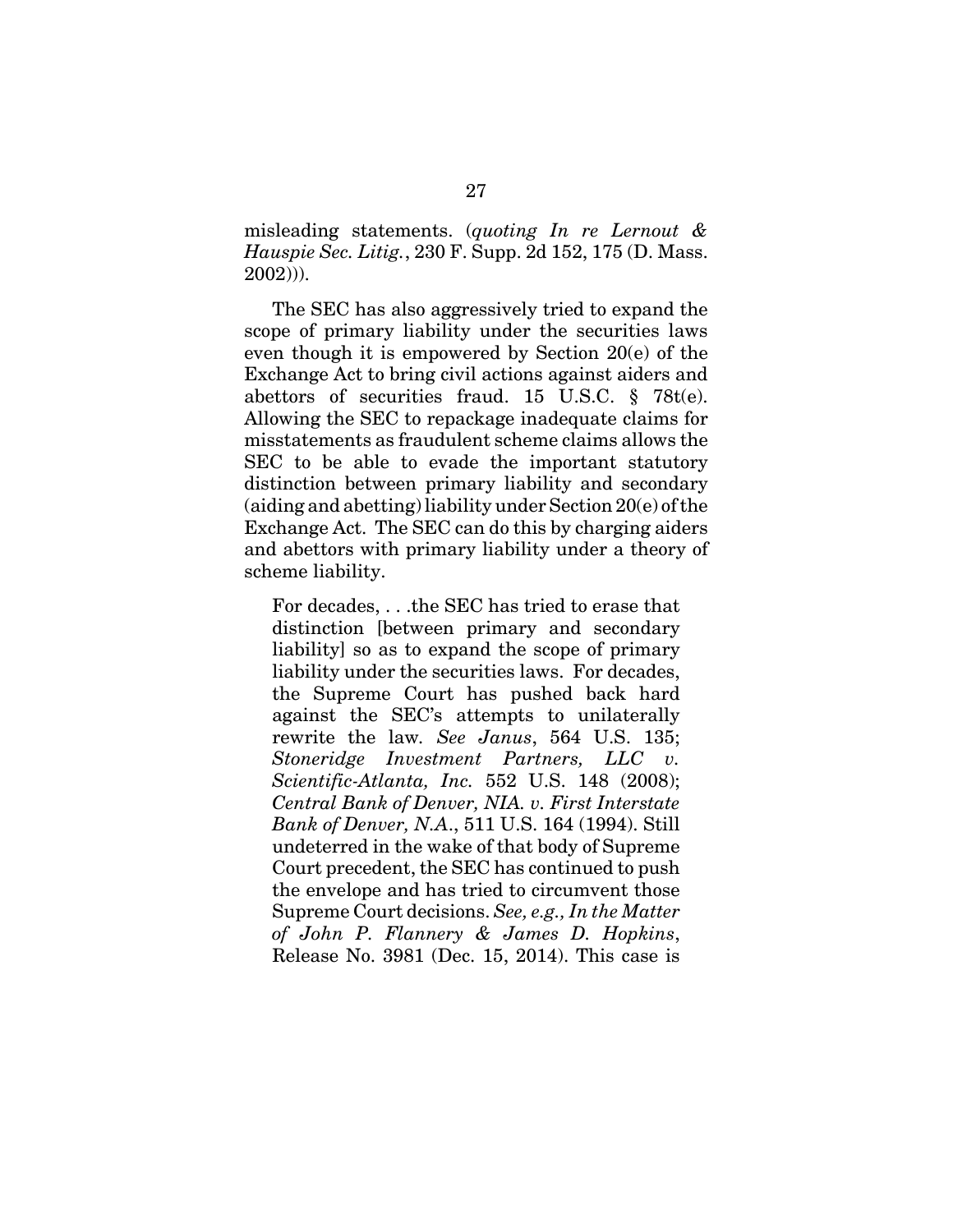merely the latest example. (Kavanaugh, J., dissenting) (Pet. App. 47).

In this case the SEC could have brought an action under Section 20(e) of the Exchange Act against Lorenzo for aiding and abetting violations of the antifraud provisions by Gregg Lorenzo, who was Francis Lorenzo's boss and the maker of the misstatements in the two emails that were sent. While Lorenzo would have factual defenses to an SEC action for aiding and abetting, such a claim would not have raised any of the problematic legal questions that are the subject of this petition.

Nevertheless, the SEC chose not to bring aiding and abetting claims against Lorenzo and instead improperly pursued primary liability claims under a theory of scheme liability. By doing so the SEC chose to evade the important limitations that this Court has placed on securities fraud liability in *Janus* and *Central Bank*. This Court should not permit the SEC to evade the carefully laid out elements of misstatement claims and statutory aiding and abetting claims.

3. The DC Circuit's Holding Eviscerates this Court's Bright Line Holding in *Janus* by Permitting Plaintiffs To Repackage Misstatement Claims That Do Not Meet the *Janus* Requirements as Fraudulent Scheme Claims.

The DC Circuit's opinion allows the SEC to sidestep the standards that this Court set for misstatement claims in *Janus.* Under the DC Circuit's decision below the SEC may bring inadequate fraudulent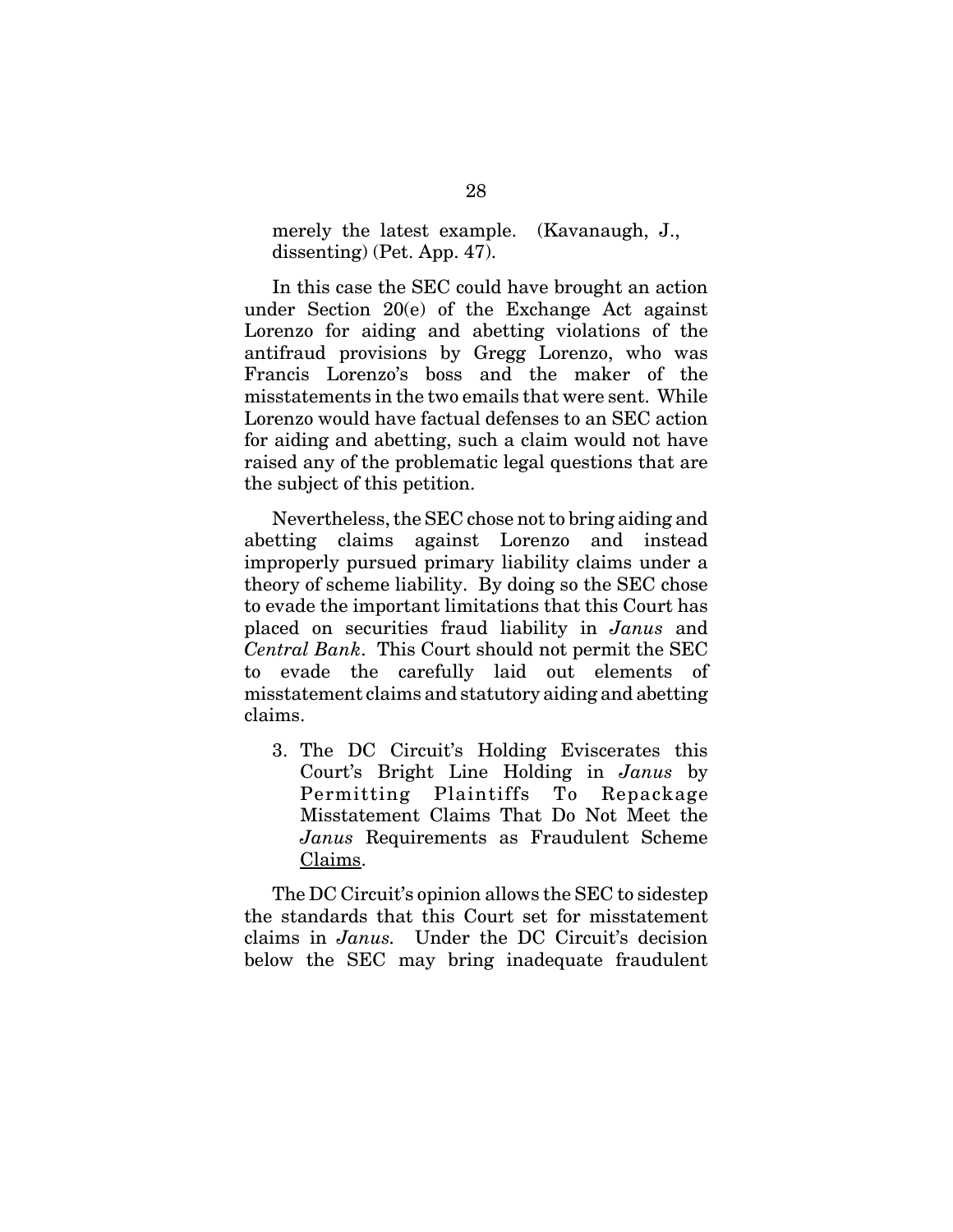statement claims merely by relabeling them as fraudulent scheme claims. This result renders *Janus* meaningless. (*See Kelly*, 817 F.Supp.2d at 344)("Where the primary purpose and effect of a purported scheme is to make a public misrepresentation or omission, courts have routinely rejected the SEC's attempt to bypass the elements necessary to impose 'misstatement' liability under subsection (b) by labeling the alleged misconduct a 'scheme' rather than a 'misstatement.'") Moreover, if a plaintiff were permitted to pursue a claim for scheme liability against a defendant who did not have the ultimate authority over the content and dissemination of an allegedly false statement, then the *Janus* holding would be rendered meaningless, which is a result that this Court would not support.

As discussed above, the Second, Ninth and Eighth Circuits have all held that to have a viable fraudulent scheme claim a plaintiff must prove that the defendant committed an inherently deceptive or manipulative act that is independent from any alleged misstatement. This prevents plaintiffs from having a backdoor into liability against defendants who did not make the misstatements at issue. *See Lentell v. Merrill Lynch & Co*., 396 F. 3d 161, 177 (2d Cir. 2005) (rejecting scheme liability where the sole basis for such claims is alleged misrepresentations or omissions); *see also PIMCO*, 341 F. Supp. 2d at 468-69 (rejecting scheme liability for market timing, because the fraud arose only from misleading disclosures). "Subsections (a) and (c) are not a backdoor into liability for those who help others make a false statement or omission in violation of subsection (b) of Rule 10b-5." *In re Parmalat Sec. Litig.*, 376 F. Supp. 2d 472, 503 (S.D.N.Y 2005). "Because the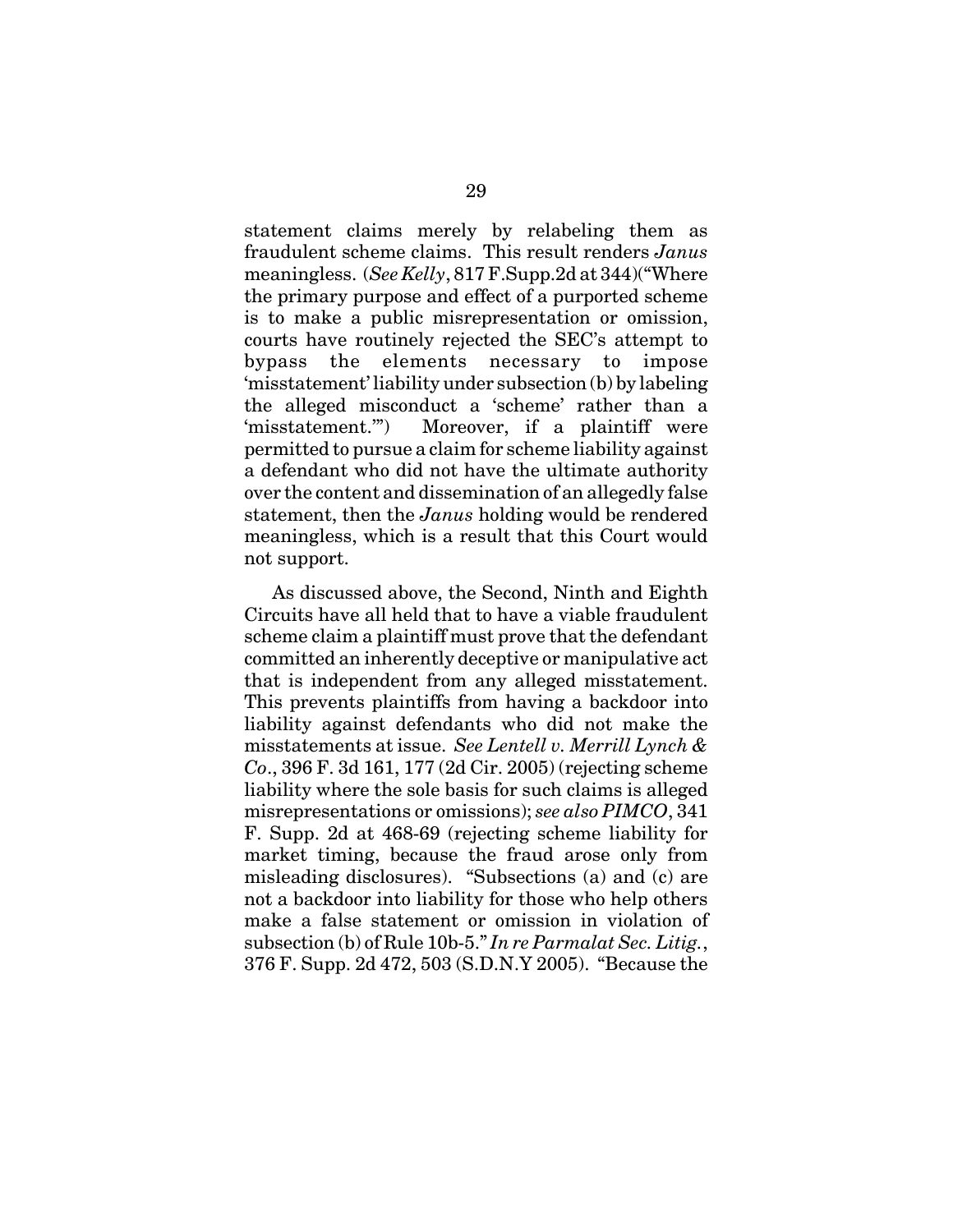core misconduct alleged is in fact a misstatement, it would be improper to impose primary liability . . . by designating the alleged fraud a manipulative device rather than a misstatement." *SEC v. KPMG LLP*, 412 F.Supp.2d 349, 378 (S.D.N.Y. 2006); *SEC v. Benger*, No. 09 C 676, 2013 WL 1150587, at \*5 (N.D. Ill. Mar. 21, 2013)(*Janus* cannot be skirted simply by artful pleading and rechristening a 10b-5(b) claim as a claim under  $10b-5(a)$  and  $(c)$ ).

4. The DC Circuit Erroneously Held that Lorenzo's Ministerial Acts in Forwarding An Email to Two People Provided a Basis for Fraudulent Scheme Liability.

The DC Circuit erroneously held that Lorenzo's conduct in transmitting the two emails in question was an independent ground for finding that he violated the securities laws' prohibitions against fraudulent schemes regardless of whether he made the statements in question. The DC Circuit's holding in this regard is erroneous, because Lorenzo's actions in sending emails to two investors were only ministerial, and allowing such conduct to serve as the basis of a fraudulent scheme claim under Section 17(a)(1), Section 10(b) and Rules 10b-5(a) and (c) would again erase any meaningful distinction between proscriptions against misstatements and fraudulent schemes. The DC Circuit's opinion cites no conduct by Lorenzo that is not ministerial in nature.

The reasoning of the DC Circuit in holding that Lorenzo engaged in a fraudulent scheme independent of whether he made the statements in question is unpersuasive. While the Court in *Janus* did not address "scheme liability" under subsections (a) and (c)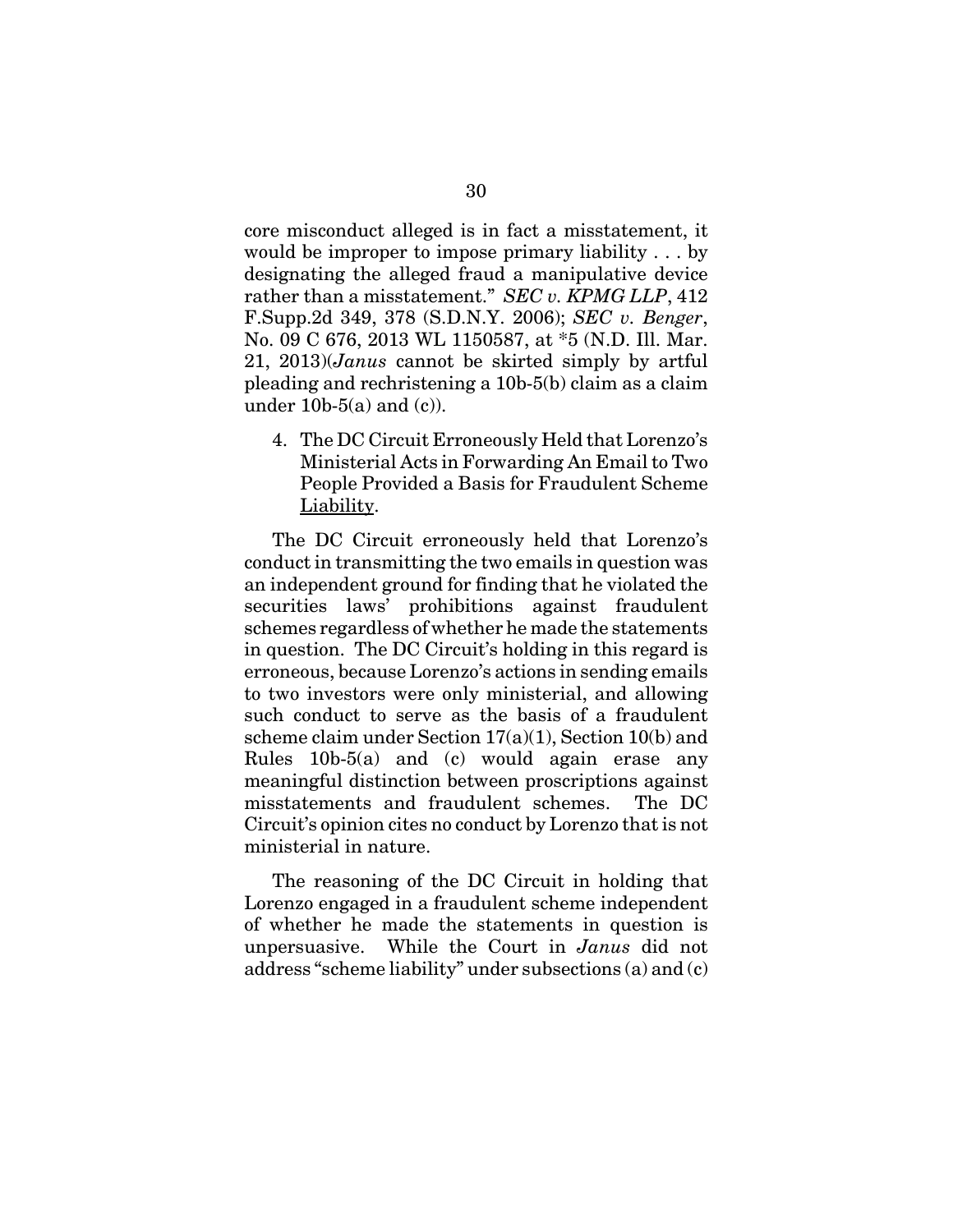of Rule 10b–5, nonetheless, where the primary purpose and effect of a purported scheme is to make a public misrepresentation or omission, courts have routinely rejected the SEC's attempt to bypass the elements necessary to impose "misstatement" liability under subsection (b) by labeling the alleged misconduct a "scheme" rather than a "misstatement." *See, e.g., Lentell v. Merrill Lynch & Co*., 396 F.3d 161, 177 (2d Cir. 2005); *SEC v. Lucent Techs.*, 610 F.Supp.2d 342, 359–61 (D.N.J. 2009); *SEC v. KPMG LLP*, 412 F.Supp.2d 349, 377–78 (S.D.N.Y. 2006); *SEC v. PIMCO Advisors Fund Mgmt. LLC*, 341 F.Supp.2d 454, 467 (S.D.N.Y. 2004).

Permitting primary scheme liability to be imposed on Lorenzo based on statements he did not make would also significantly broaden the categories of defendants who can be targeted for primary liability. All of these newly at-risk defendants would be secondary actors at best. As the court explained in *PIMCO*, to permit scheme liability "to attach to individuals who did no more than facilitate preparation of material misrepresentations or omissions actually communicated by others ... would swallow the brightline test between primary and secondary liability." 341 F.Supp.2d at 467; *see also Kelly*, 817 F.Supp.2d at 343.

The misconduct that the SEC alleged against Lorenzo involves no more than his facilitation of the distribution of misstatements that were made by others. To allow Lorenzo's ministerial conduct to serve as the basis for scheme liability would render the distinction between claims for misstatements and claims for fraudulent schemes meaningless.